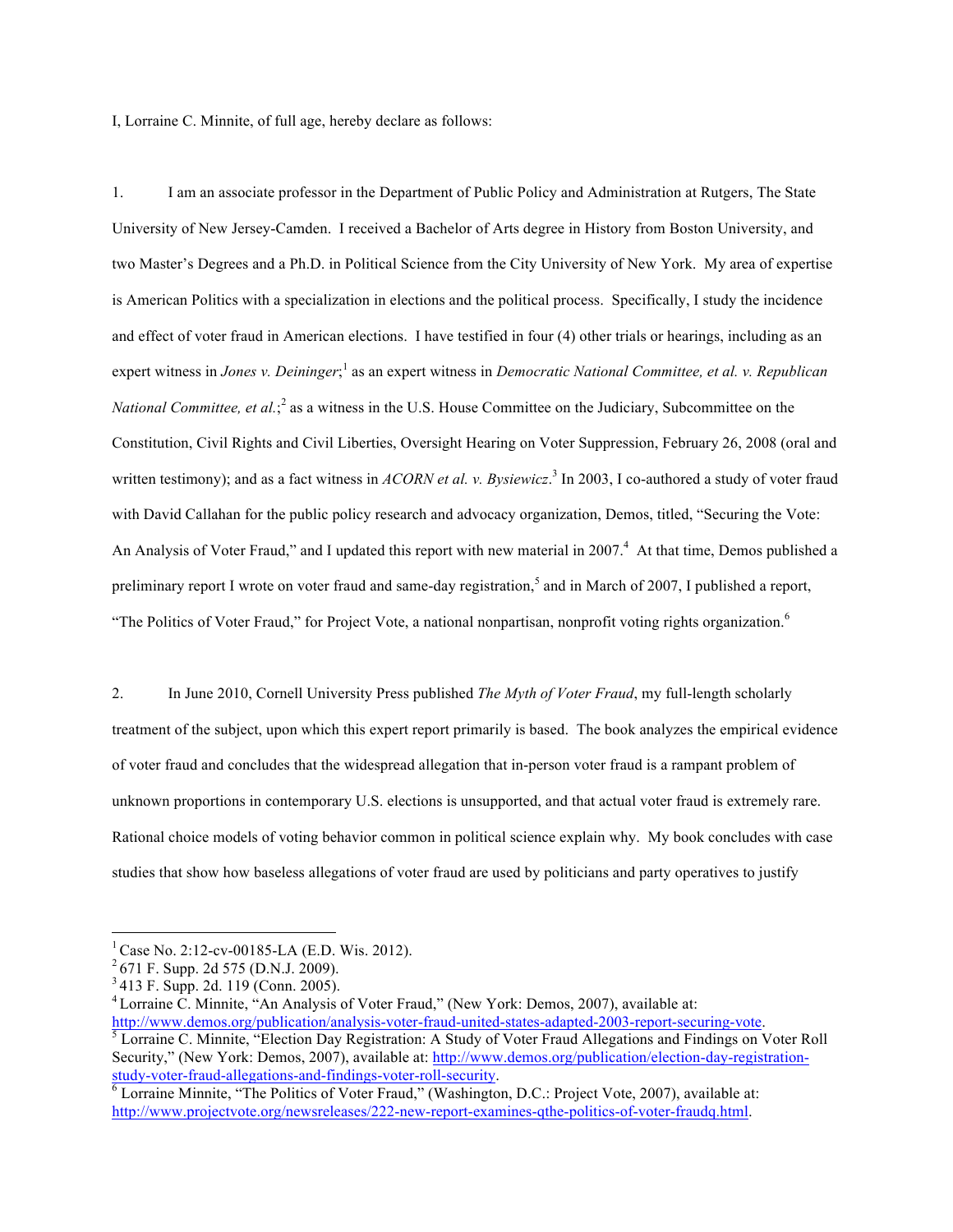electoral rules in order to shape the electorate to their advantage. This same context of political opportunism frames the contemporary debate over voter identification laws.<sup>7</sup>

3. I have been asked by attorneys for petitioners in this case to offer an opinion as to whether photo identification requirements such as those mandated by Pennsylvania's Act 18 of 2012 (the Photo ID Law), are justified by evidence of voter impersonation forms of election fraud; and to explain what voter fraud is; discuss the different forms it can take, what distinguishes it from other types of electoral fraud, and the limited types of electoral fraud that the Photo ID Law is capable of addressing; and why voter impersonation fraud is rare; summarizing the findings and conclusions of my scholarship on voter fraud in contemporary U.S. elections. In addition, attorneys have asked me to provide an opinion as to whether the absentee voter exclusion from the photo identification requirements of Act 18 is consistent with the goal of preventing fraudulent voting (given the evidence of fraudulent voting). Attorneys have provided me with the following documents:

- transcript, Commonwealth of Pennsylvania House of Representatives, State Government Committee, Hearing on House Bill 934 and House Bill 647, dated March 21, 2011;
- memorandum from Douglas E. Hill to Pennsylvania House Members of the State Government Committee, dated March 18, 2011;
- *Legislative Journal*, 195th Session of the General Assembly, June 20, 2011, June 21, 2011, June 23, 2011, and June 24, 2011, floor debates on HB 934, PN 1805;
- copy of email communication from Shannon Royer to Ian Harlow, subject line: "A Few More Fraud Links," dated August 2, 2011;
- copy of email communication from Scott Sikorski to Patty Dillon (forwarded to Ian Harlow and others, responded to by Harlow), subject line: "Voter Fraud," dated August 10, 2011;

<sup>&</sup>lt;sup>7</sup> Recent comments about Pennsylvania's Voter ID Law (Act 18 of 2012) by State House Majority Leader Mike Turzai (R. Allegheny) are consistent with the conclusions regarding political opportunism I draw in *The Myth of Voter Fraud*. According to news reports, Rep. Turzai, speaking before a Republican State Committee meeting in Hershey on June 23, 2012, listed the voter ID law among the accomplishments of Republicans in the state legislature, adding that the new law "is gonna' allow Governor Romney to win the state of Pennsylvania…" See, Kelly Cernetich, "Turzai: Voter ID Law Means Romney Can Win PA," PoliticsPA, June 25, 2012, http://www.politicspa.com/turzai-voter-id-law-means-romney-can-win-pa/37153/, accessed July 10, 2012.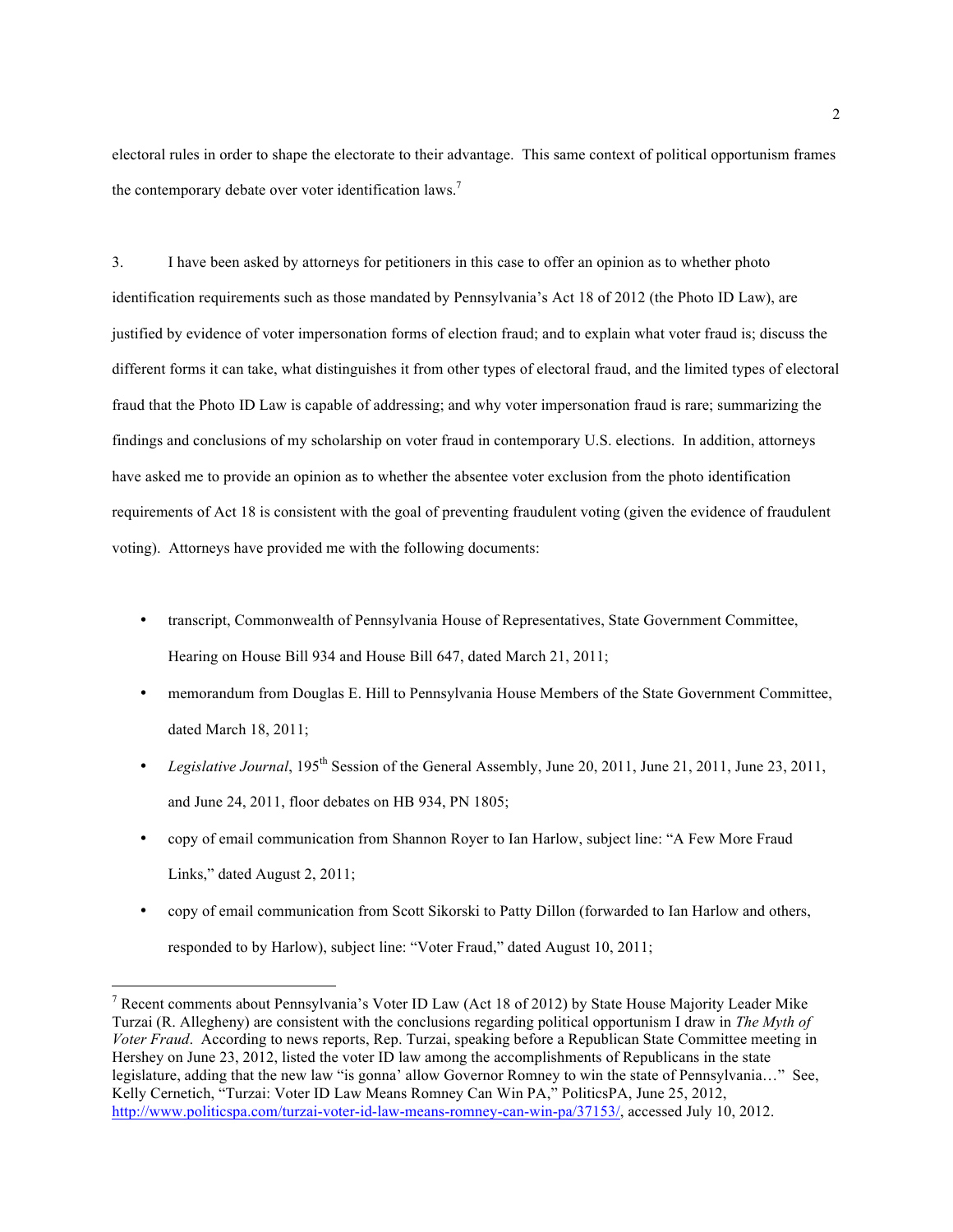- transcript, Commonwealth of Pennsylvania House of Representatives, House Appropriations Committee Public Hearing: Department of State, dated March 7, 2012;
- *Legislative Journal*, 196th Session of the General Assembly, March 13, 2012, March 14, 2012, floor debates on HB 934, PN 3166;
- Governor's Message, "Governor Corbett Signs Voter ID Bill to Require Photo Identification," March 14, 2012;
- copy of email communication from Owen McEvoy to Ronald Ruman (forwarded to Shannon Royer), subject line: "voter fraud," dated March 28, 2012, with attachment, "Voting Irregularities in Pennsylvania.doc;"
- Petition for Review Addressed to the Court's Original Jurisdiction, dated May 1, 2012;
- copy of email communication from Ian Harlow to Shannon Royer (and others), subject line: "DOH Information Request," dated May 4, 2012, with attachment, "DOH Cancellation with Vote.xlsx;"
- Petitioners' First Request for Production of Documents, dated May 8, 2012;
- Petitioners' First Set of Interrogatories to Respondents, dated May 8, 2012;
- Amended Answers of Respondents to Petitioners' First Set of Interrogatories, dated June 7, 2012;
- deposition of Ian Harlow, with exhibits, dated June 28, 2012;
- deposition of Jonathan Marks, dated June 29, 2012;
- spreadsheet of responses from county D.A.'s, as of July 6, 2012;
- copies of responses by county D.A.'s to Petitioners' subpoenas, as of July 12, 2012;
- Stipulation, dated July 12, 2012.

If data or other evidence of voter fraud in Pennsylvania is produced by the state before this case goes to trial, I expect to analyze and assess its significance for any testimony I may be called to give. I will also continue to review relevant deposition transcripts as they become available. I am being compensated at a rate of \$100 per hour.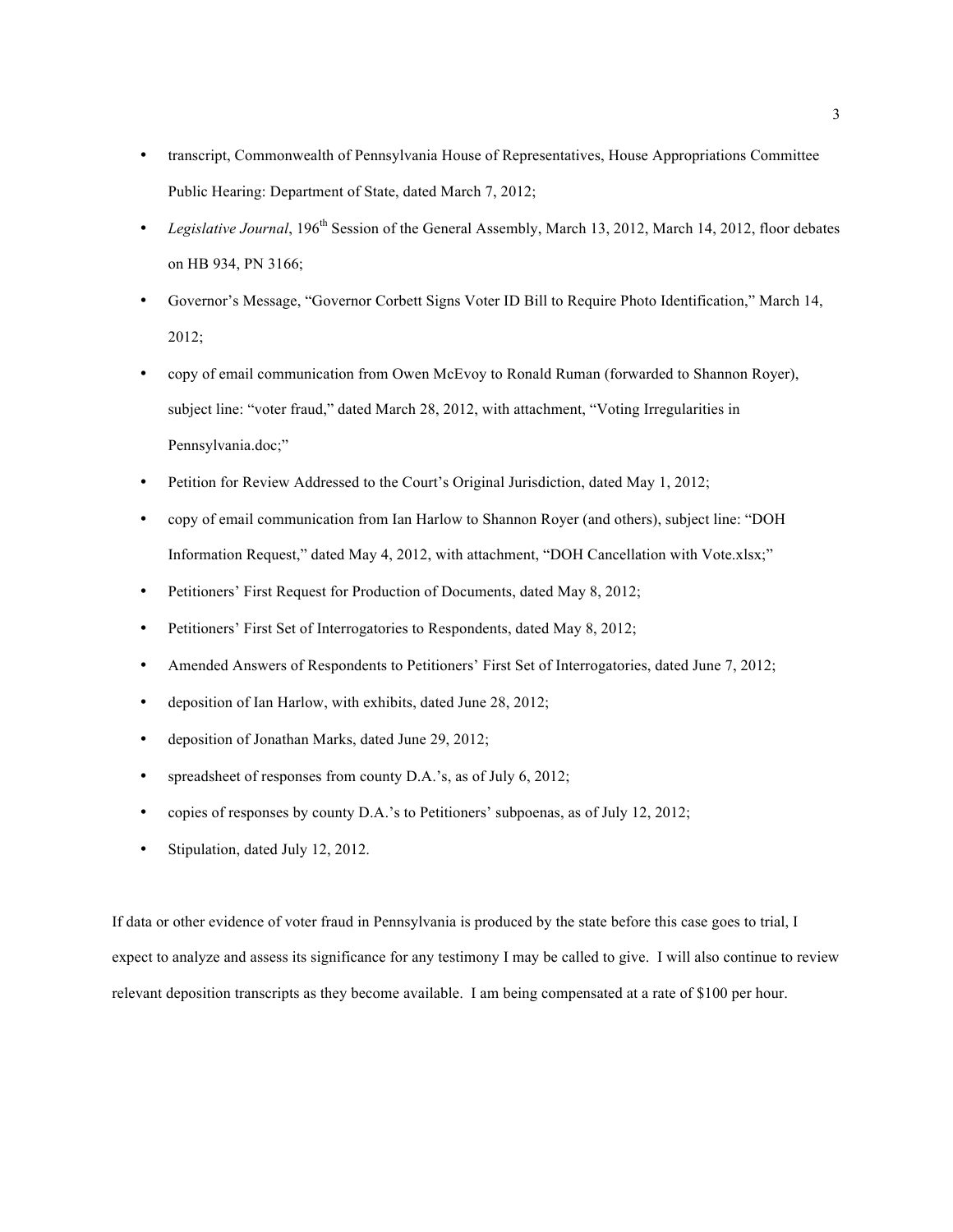4. Summary of Findings and Conclusions from Research on Voter Fraud. Based on findings from my research on voter fraud in contemporary U.S. elections,<sup>8</sup> I conclude that "stringent" photo identification requirements to vote<sup>9</sup> are not justified by claims that such requirements are needed to reduce or prevent voter impersonation forms of election fraud because as the empirical record makes clear, fraud committed by voters either in registering to vote or at the polls on Election Day is already exceedingly rare. For example, national data on illegal registration and voting in the 2002 midterm and 2004 presidential elections in which a total of more than 197 million votes were cast show that the percentage of illegal votes was statistically zero.<sup>10</sup> Of the twenty-six persons convicted by the federal government between 2002 and 2005 of illegal registration or of casting illegal ballots, there was no evidence that any of them impersonated other or fictitious voters.

5. Defining Voter Fraud. In the rich political history of the United States, electoral violence, political corruption, dirty tricks and shenanigans feature prominently.<sup>11</sup> While conflicts over the right to vote have occurred across the society at large, so too have they played out in the legislative arenas were politicians make the rules that govern the process by which they are elected. Before I discuss my definition of "voter fraud," it is important to point out that the earliest scientific efforts in the 1920s and 1930s to document election fraud found that it was not primarily committed by individual voters acting on their own, but instead by election officials and politicians engaging in conspiracies.<sup>12</sup> For example, in some places, corrupt politicians used the police to "colonize" closely

 $^8$  Lorraine C. Minnite, *The Myth of Voter Fraud* (Ithaca, New York: Cornell University Press, 2010).<br><sup>9</sup> Following recent efforts by political scientists to classify voter identification laws, I adopt the term "stringe apply to those laws that impose the highest compliance burden on voters. Typically, stringent voter identification laws are those that limit acceptable forms of identification to current (or only recently expired), government-issued photo identification, treat absentee voters more leniently by exempting them from a photo ID requirement, and allow for few exceptions to the rule. For a discussion of the classification issues, see Robert S. Erikson and Lorraine C. Minnite, "Modeling Problems in the Voter Identification-Voter Turnout Debate," *Election Law Journal* 8, no. 2

<sup>(2009): 85-101.&</sup>lt;br><sup>10</sup> According to the Clerk of the U.S. House of Representatives, there were 74,706,555 voters cast for Representatives in 2002, and 122,349,480 million votes cast for President in the 2004 election; data on illegal registration and voting come from the Department of Justice's Ballot Access and Voting Integrity Initiative, discussed in more detail below.

 $11$  There is a large scholarly literature on the subject of electoral corruption. For one recent treatment, see Tracy Campbell, *Deliver the Vote: A History of Election Fraud, an American Political Tradition – 1792-2004* (New York: Carroll & Graf, 2005).

<sup>&</sup>lt;sup>12</sup> See Joseph P. Harris, *Election Administration in the United States* (Washington, D.C.: The Brookings Institution, 1934), 375-376 ("…Isolated, individual cases of election frauds are uncommon and unimportant. Election frauds cannot be carried on successfully and upon a wide scale without protection, without the pre-arrangement of election officers who will 'deliver' if necessary, and without the backing of a powerful political organization."). See also,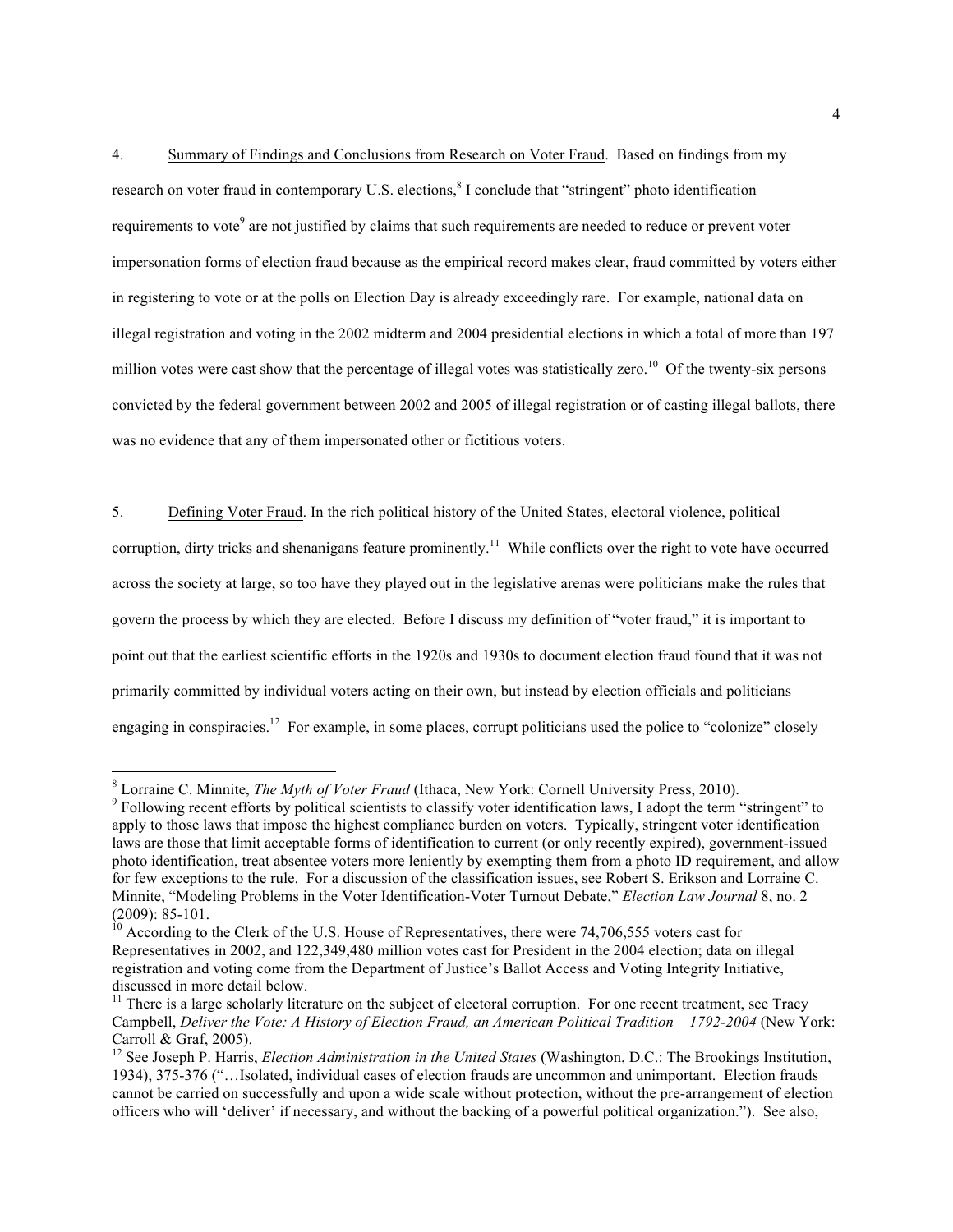contested elections with fraudulently registered voters.<sup>13</sup> Reformers enacted voter registration as a means to subdue broader electoral fraud, yet it remains unclear whether the reforms played any part in reducing it.<sup>14</sup>

6. The Civil Rights Era in American history marked a time of activism to promote, amongst other goals, voting rights. With each significant effort to protect and extend the right to vote, franchising opponents argued that reduced barriers would lead to voter fraud. This alleged threat has been taken up by congressional opponents time and time again, for example, in debates over the Voting Rights Act of 1965, the Universal Voter Registration Act of 1977, and the National Voter Registration Act of 1993.<sup>15</sup> However, no conclusive tie between enfranchising reform and voter fraud has ever been proven. Prior to the widespread adoption of the secret ballot, party agents arguably used "inflationary" corruption by buying votes and recycling voters.<sup>16</sup> Afterward, parties pursued "deflationary" corruption by paying opponents to stay home or otherwise defeating their efforts to vote, using devices such as poll taxes, literacy tests, long residency periods and other onerous requirements for voter registration to further their means.

7. Although we treat voter fraud as a crime, no statute exists specifically defining "voter fraud." Instead, nefarious election-related practices are prevented by state laws making "double voting" or "falsifying records," etc., illegal.17 For example, Title 25, Chapter 17 of the Pennsylvania Consolidated Code applies crimes of perjury and

Dayna Cunningham, "Who Are to Be the Electors? A Reflection on the History of Voter Registration in the United<br>States," Yale Law and Policy Review 9, no. 2 (1991): 370-404.

<sup>&</sup>lt;sup>13</sup> For a 19th century example, see Richard L. McCormick, *From Realignment to Reform: Political Change in New York State, 1893-1910* (Ithaca: Cornell University Press, 1981), 44. For a more recent example, see Frances Fox Piven, Lorraine C. Minnite and Margaret Groarke, *Keeping Down the Black Vote: Race and the Demobilization of* 

*American Voters* (New York: The New Press, 2009), 64.<br><sup>14</sup> Paul Kleppner, *Who Voted? The Dynamics of Voter Turnout 1870-1980*, American Political Party and Election<br>Series (New York: Greenwood Publishing Group, Inc., 198

 $\frac{15}{15}$  See, for example, U.S. Congress, Senate Committee on the Judiciary, "To Enforce the 15<sup>th</sup> Amendment to the Constitution of the United States: Hearings on S.1564,"  $89^{th}$  Cong., 1st sess., 1965; U.S. Congress, House Committee on House Administration, "To Establish a Universal Voter Registration Program, and for Other Purposes: Hearings on H.R. 5400," 95<sup>th</sup> Cong., 1<sup>st</sup> sess., 1977; and U.S. Congress, House Committee on House Administration, Subcommittee on Elections, "Hearing on Voter Registration," 103<sup>rd</sup> Cong., 1<sup>st</sup> sess., January 26, 1993. For an important account of the movement to reform voter registration laws leading to the passage of the National Voter Registration Act of 1993, see Frances Fox Piven and Richard A. Cloward, *Why Americans Don't Vote and Why*  Politicians Want It That Way (Boston: Beacon Press, 2000); see also, Piven, et al., *Keeping Down the Black Vote*.<br><sup>16</sup> Gary W. Cox and J. Morgan Kousser, "Turnout and Rural Corruption: New York as a Test Case," American J

<sup>&</sup>lt;sup>17</sup> For example, in Texas it is a third degree felony to "vote or attempt to vote in an election in which the person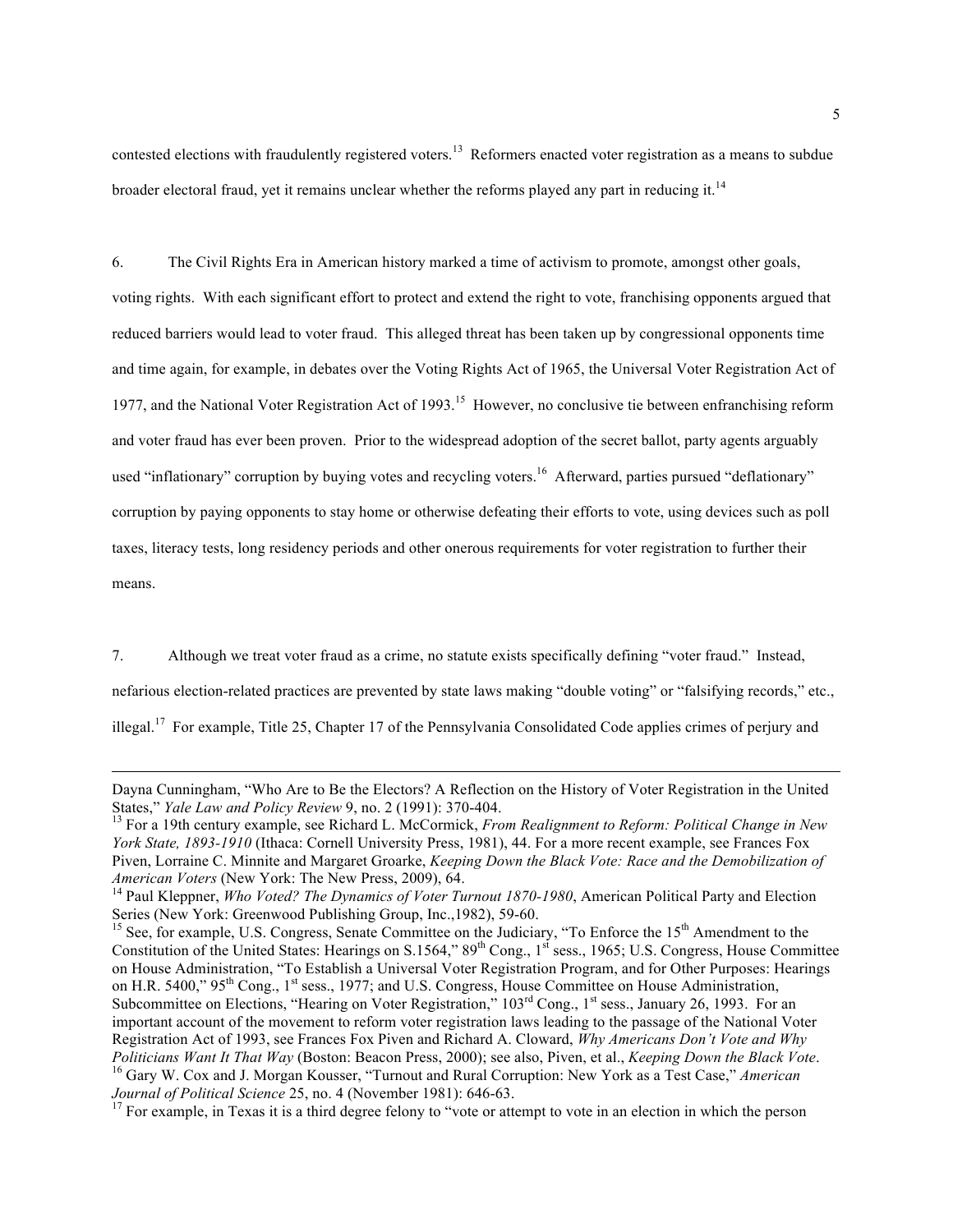false swearing to violations of the voter registration rules.<sup>18</sup>

8. For my research project, in the absence of a specific, commonly used definition of voter fraud, I crafted a legalistic one that maintains the plain meaning of the words "voter" and "fraud," and allows for empirical measurement. The process of formulating precise definitions is critical in the social sciences because the social scientific enterprise is grounded in accurate measurement of empirical phenomena.<sup>19</sup> To develop my definition of voter fraud, I examined the stages of the electoral process and looked at the capacity of various actors to impact the outcome and integrity of elections. Actors with that capacity include, but are not limited to, voters, campaign officials, elected officials, and election poll workers.

9. I found a distinction between what parts of the electoral process voters versus other electoral actors can corrupt. Voters are only capable of corrupting the parts of the process to which they have access. For example, voters cannot corrupt the election count because they do not count the ballots; only an official with broad access could corrupt an entire count. But, individual voters can corrupt their registration process and balloting by falsifying their records or identity on a registration application and/or fraudulently misrepresenting themselves to poll workers. Bribery in the form of vote-buying has been used by party operatives, candidates and their moneyed supporters, and election officials to draw voters into conspiracies to rig elections, but voters are not typically treated as culpable in these sorts of crimes precisely because as individuals they lack the means, access and opportunities needed to organize election rigging on the scale needed to ensure success.20 Photo ID laws would not prevent vote-buying,

knows the person is not eligible to vote; knowingly votes or attempts to vote more than once in an election; or knowingly impersonates another person and votes as the impersonated person." TEX. ELEC. CODE ANN. § 64.012 (2003). California prohibits specific election related activity like fraudulent registration, voting in an election which one isn't entitled to vote in, voting more than once or to try to buy a vote with the promise of a job. CAL. ELEC. CODE § 18520 (1994). In Minnesota, it is a felony to submit more than one absentee ballot or to assist another in submitting more than one absentee ballot, or alter another's absentee ballot. MINN. STAT.§ 203B.03 (1999). In New Jersey, it is a third degree crime to "fraudulently vote…or in any manner so interfere…with the voters lawfully exercising their rights of voting at the election, as to prevent the election or canvass from being fairly had and lawfully conducted." N.J. STAT. ANN.  $\S$  19:34-11 (2011).<br><sup>18</sup> Section 1714 ("Crimes Code") provides that, "The provisions of 18 Pa.C.S.  $\S$ § 4902 (relating to perjury), 4903

<sup>(</sup>relating to false swearing) and 4904 (relating to unsworn falsification to authorities) apply to violations of this part."

<sup>&</sup>lt;sup>19</sup> W. Phillips Shively, *The Craft of Political Research*, 5<sup>th</sup> ed. (Upper Saddle River, New Jersey: Prentice Hall, 2002), 30-8. <sup>20</sup> Vote-buying schemes, absentee ballot frauds, voter intimidation schemes, migratory-voting (or floating-voter)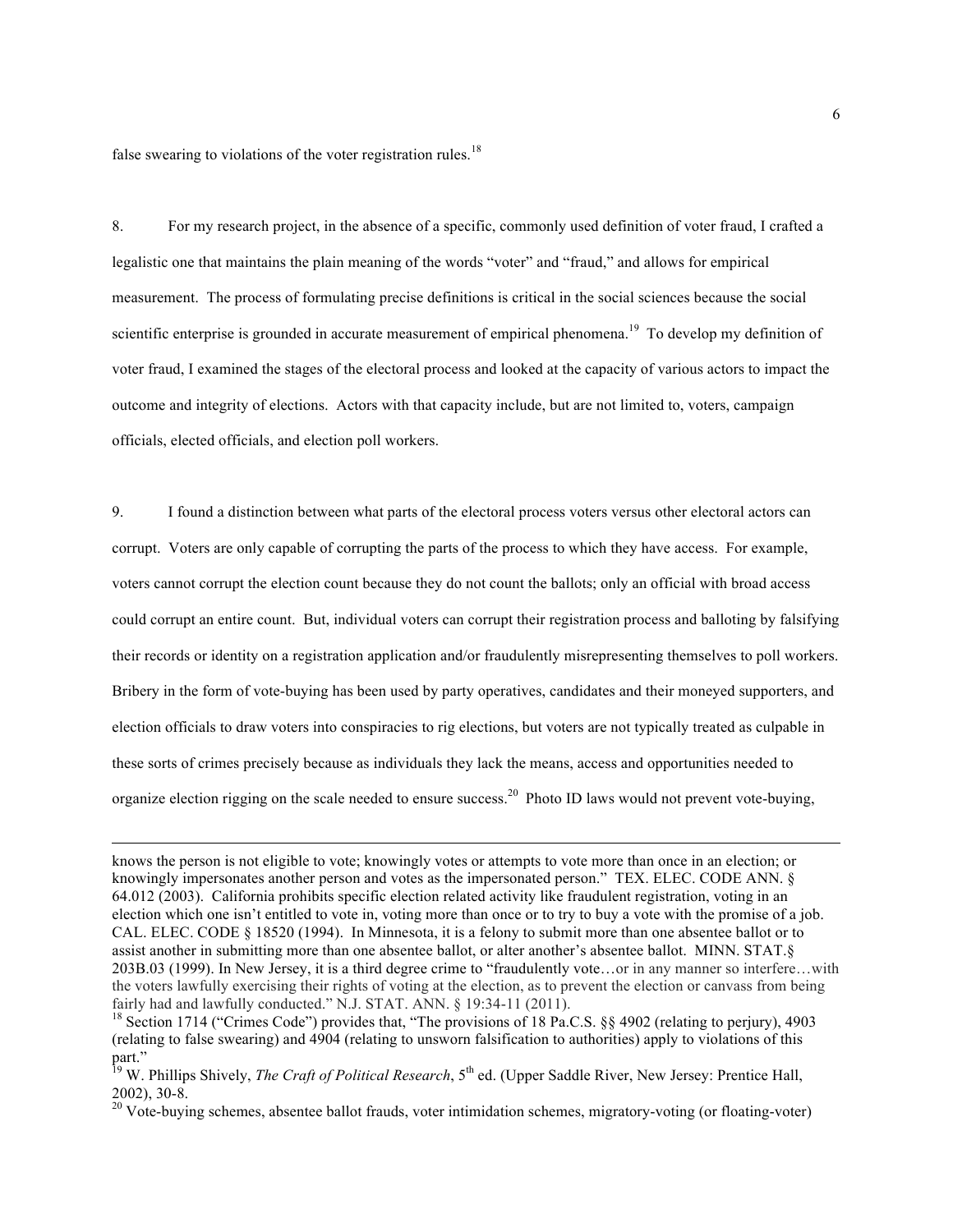which corrupts the freedom of choice in support for a candidate and does not necessarily require voter impersonation forms of fraud.

10. Among my scholarly interests are questions about the right to vote, how the rules governing access to the ballot shape the electorate, and how voting behavior translates into public policy. My work on voter fraud bears on these larger questions. As no scholarly study on the incidence of voter fraud in contemporary U.S. election existed, my first task was to document the problem. Before I could do this, however, I had to define voter fraud in ways that allow for measurement. By breaking up the electoral process according to its various stages and the actors that participate, I can tailor my fraud definition to the data that I study: the behavior of individual voters. Accordingly, my definition of voter fraud is deduced from my analysis of the electoral process and the different opportunities for corruption available to different actors in that process. Thus, voter fraud is defined as 'the intentional corruption of the voting process by voters.'

11. I emphasize the importance of intent in my definition, distinguishing election errors such as misspelled names and recording mistakes. Although these mistakes can produce irregularities that may at first look like fraud, they should not be included in a definition of fraud that limits itself to nefarious acts intentionally committed by voters. The idea of deceit is fundamental to the concept of fraud in criminal law. The word *fraud* derives from the Latin *fraus*, which means "deceit." *Black's Law Dictionary* defines fraud as "a knowing misrepresentation of the truth or concealment of a material fact to induce another to act to his or her detriment."<sup>21</sup> And intent is important to all of the election crime codes at the state and federal levels that I have examined. For example, Title 25, Chapter 17 of Pennsylvania's Consolidated Code clearly reflects the importance of intent to a definition of what we might call voter registration fraud. Section 1703(a) states (*emphasis* added):

 $\overline{a}$ 

schemes, and voter "assistance" frauds, in which the wishes of voters are ignored or not sought are classified by the U.S. Department of Justice as election frauds in which voters do participate. However, because voters can be coerced to participate or participate unwittingly in conspiracies, and because successful prosecution of these forms of fraud usually relies on the cooperation of voters whose ballots were corrupted, federal prosecutors treat voters as victims in exchange for their cooperation against the organizers of the fraud. See, Craig C. Donsanto and Nancy L. Simmons, *Federal Prosecution of Election Offenses*, 7<sup>th</sup> ed., U.S. Department of Justice, Criminal Division, Public Integrity Section (Washington, D.C.: Government Printing Office, 2007), 32-3. 21 *Black's Law Dictionary*, 8th ed. (St. Paul: Thomson/West, 2004), 685.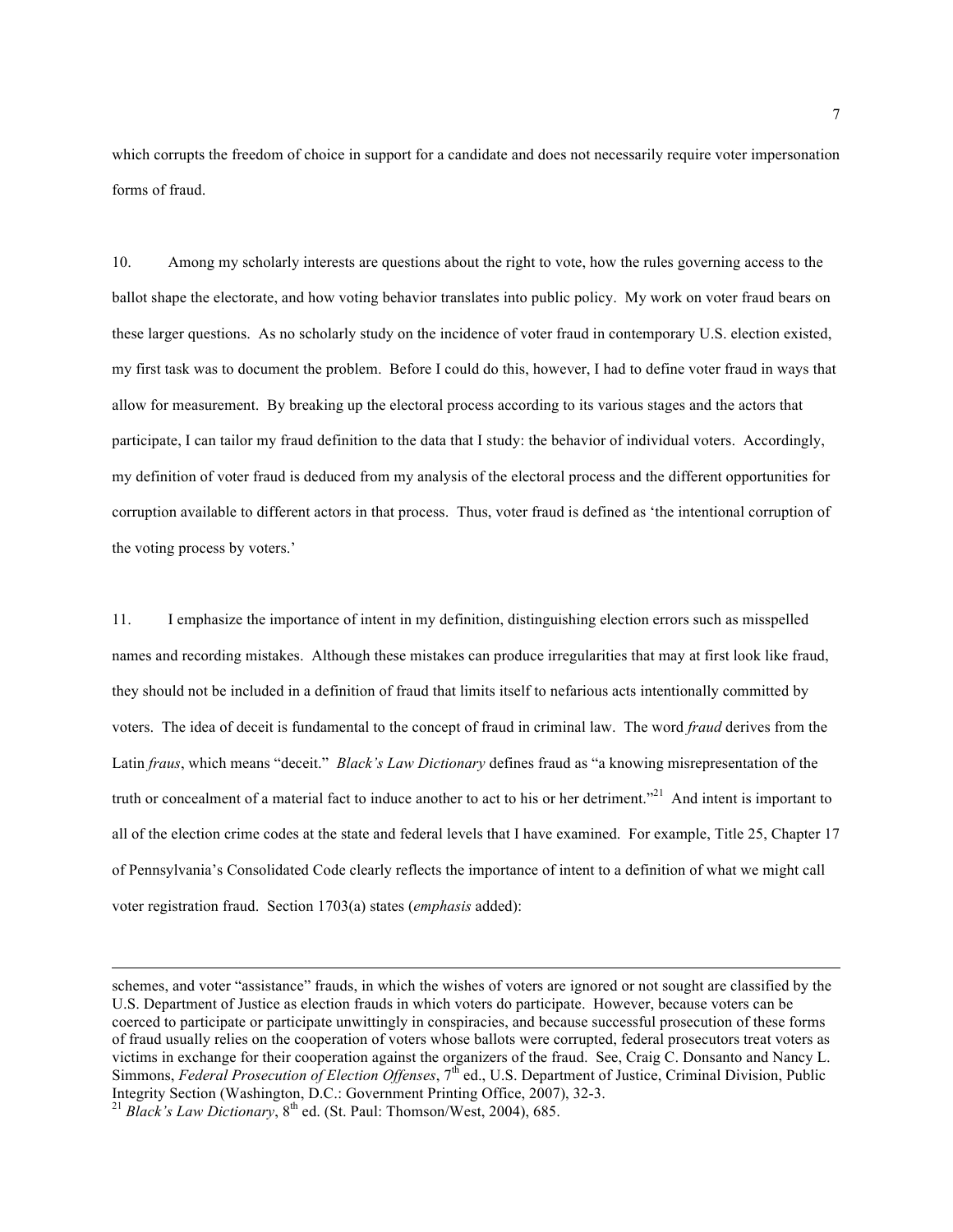An individual may not do any of the following:

(1) Apply for registration *with knowledge or reason to know* that the individual is not entitled to registration.

(2) Apply for a change of residence *with knowledge or reason to know* that the individual is not entitled to the change.

(3) Declare as residence a place or address which *the individual knows* is not the individual's legal residence.

(4) *Intentionally* impersonate another in an application for registration.

12. My definition of voter fraud is specific to the elements I research. For example, I do not study applications of computer technology to election administration or schemes to manipulate the count, and therefore, a more expansive definition of voter fraud to encompass forms of fraud perpetrated by actors other than voters would produce findings not relevant to the question of whether voters are committing fraud. The next best definition I found is provided by the United States Department of Justice. Their definition of "election fraud," however, is overbroad for my purposes because it includes acts to intimidate voters and covers official malfeasance, such as ballot box stuffing or corruption of the count.<sup>22</sup> Because intimidation may or may not involve fraud, and voters do not count the ballots, these acts should not be included in an accurate definition of voter fraud.

13. My definition of voter fraud is also specific to policy questions concerning voter ID requirements that interest me. There are many forms of corruption that may undermine the integrity of elections and the voting process. Various sections of the Pennsylvania Election Code (25 P.S. §§ 3501 et seq.) outline nearly two dozen different types of election crimes that all carry significant penalties, including prison time and fines. For example, there are crimes related to unlawful possession of ballots, tampering with voting machines, assault and battery at the polls, unlawful voting, bribery at elections, offenses by printers of ballots and so forth. Most of these would not be prevented by requiring voters to present photo IDs at the polling place. The only crimes that voter ID requirements

<sup>&</sup>lt;sup>22</sup> Donsanto and Simmons, *Federal Prosecution of Election Offenses*, 24-33. See also, U.S. Department of Justice, "Fact Sheet: Protecting Voting Rights and Preventing Election Fraud," July 2, 2008, available at: http://www.justice.gov/opa/pr/2008/July/08-crt-585.html.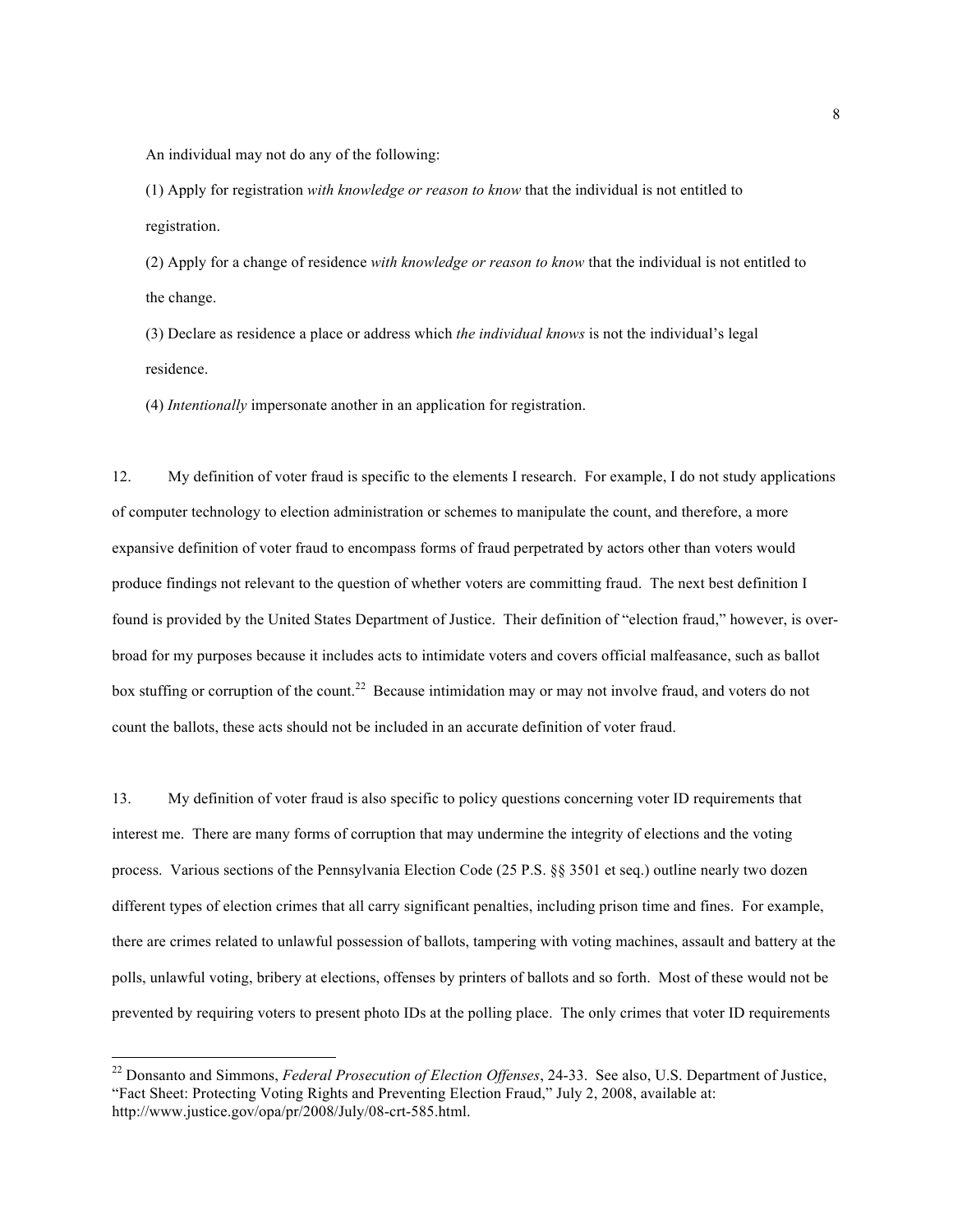address are those involving voter falsification of identity or qualifications, what is commonly referred to as "voter impersonation." For this reason, in debates over remedies to electoral corruption, such as the debate over photo ID, it is important to make distinctions between the different forms electoral corruption can take and to pay attention to which actors – voters, election officials, parties, candidates, campaigns – are perpetrating the crimes. For remedies to be effective they must be tailored to the problems they intend to correct.

14. Indeed, legislative sponsors of voter identification laws typically claim their purpose is to prevent voters from casting fraudulent votes, or what I define as voter fraud. In other words, in the rhetoric of sponsors of voter identification laws, the problem the laws are designed to solve is fraudulent voting, or the intentional corruption of the voting process by voters. The primary sponsor of Pennsylvania's Photo ID Law, Representative Metcalfe, has been very clear about the purpose of his bill (House Bill 934), which is to "combat voter fraud." A press release from May 9, 2011, announced "Metcalfe Legislation to Combat Voter Fraud with Valid Photo ID Green-Lighted for House Consideration." "Passage of House Bill 934 is essential to preserving the sacred freedom of voting from the ever-present forces of corruption seeking to override the will of the people," said Metcalfe. "…Guaranteeing the integrity of our state's election process in which all registered voters can be fully confident that only eligible voters have the privilege of casting a vote, that every vote counts equally and, most importantly, not be canceled out by fraudulent votes deserves no less than equal protection under the law."<sup>23</sup>

15. However, primary justifications for photo ID laws tend to shift when research reveals voter fraud is very rare. Supporters of photo ID revise their arguments in at least two ways. First, they tend to back away from the claim that actual voter fraud is an actual problem and express a concern that it *might* occur because it has occurred elsewhere or in the past. Usually, a list of news reports about voter fraud allegations or jurisdictions with bloated voter registration rolls is produced to establish the basis for this concern.

16. A second argument is that the record of voter fraud is irrelevant, including whatever reports there may be

<sup>&</sup>lt;sup>23</sup> State Representative Daryl Metcalfe, "Metcalfe Legislation to Combat Voter Fraud with Valid Photo ID Green-Lighted for House Consideration," Press Release, http://repmetcalfe.com/NewsItem.aspx?NewsID=11314, accessed July 15, 2012.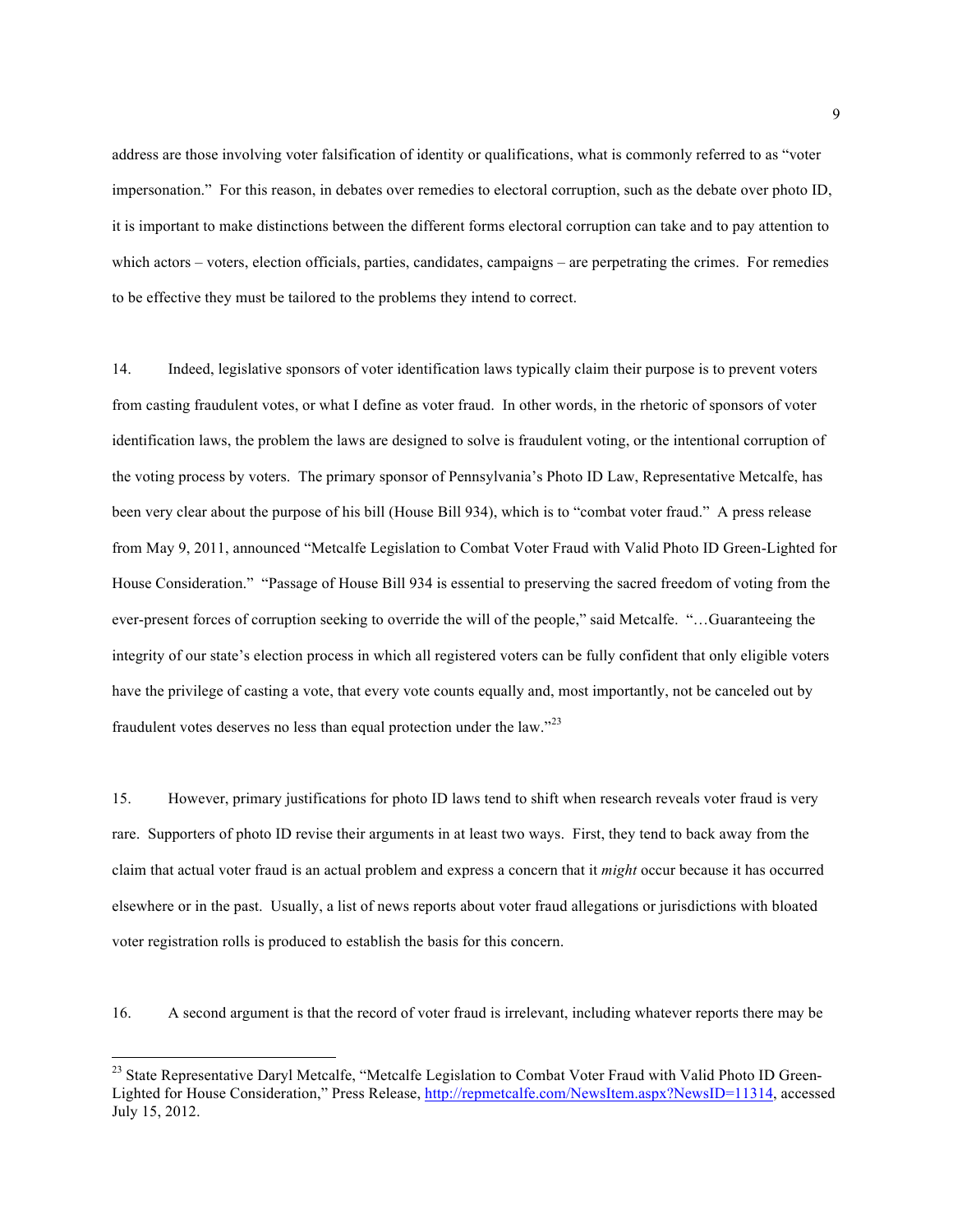from other states. All that matters is the state interest in ensuring the "integrity" of the electoral process. Photo ID is said to be one tool the states can and should use to promote electoral integrity and inspire public confidence.

17. The truth is there is no practical difference between arguments that depend upon the veracity of fraud claims and those that do not. In the first instance, voter fraud allegedly happens at an alarming rate and is the problem photo ID laws are intended to solve. Arguments for photo ID that evade the question of whether voter fraud is actually a problem are still about voter fraud. In the context of requiring voters to produce identity documents in order to exercise their voting rights, what else is meant by "electoral integrity?" A concern about electoral integrity does not change the fact that there can be no other threat from voters but an intentional effort to corrupt their own registration and/or voting process, or what we call voter fraud.

18. A pattern of shifting rationales for photo ID laws is evident in Pennsylvania. In the legislative debates that I have reviewed (see above), House Bill 934 is repeatedly justified as necessary to stopping voter fraud. For example, in a June 20, 2011 House debate on an amendment that would have exempted voters over the age of 62 from the photo ID requirement, Representative Metcalfe, who objected to the amendment, said that the "heart" of House Bill 934 "is to ensure that we stop fraud."<sup>24</sup> When the bill was signed into law, Governor Corbett's Message included this quote from the Secretary of the Commonwealth Carol Aichele: "No one entitled to vote will be denied that right by this bill, but by preventing those not legally allowed to vote from casting ballots, we will make sure every vote carries the weight it should in deciding elections."<sup>25</sup> If photo ID is necessary to stop voter fraud, it is reasonable to assume that proponents are saying there is voter fraud in Pennsylvania.

19. However, just a few months after the Governor signed the photo ID bill into law, Respondents now stipulate that "there have been no investigations or prosecutions of in-person voter fraud in Pennsylvania; and the parties do not have direct personal knowledge of any such investigations of prosecutions in other states."26

 <sup>24</sup> Commonwealth of Pennsylvania, *Legislative Journal*, 195th General Assembly, 2011 Regular Session, No. 47, June 20, 2011, 26.

<sup>&</sup>lt;sup>25</sup> Governor of Pennsylvania, "Governor's Message," 196th General Assembly, 2012 Regular Session, March 14, 2012.

<sup>26</sup> *Applewhite v. Commonwealth of Pennsylvania*, Docket No. 33 MD 12, Stipulation, July 12, 2012.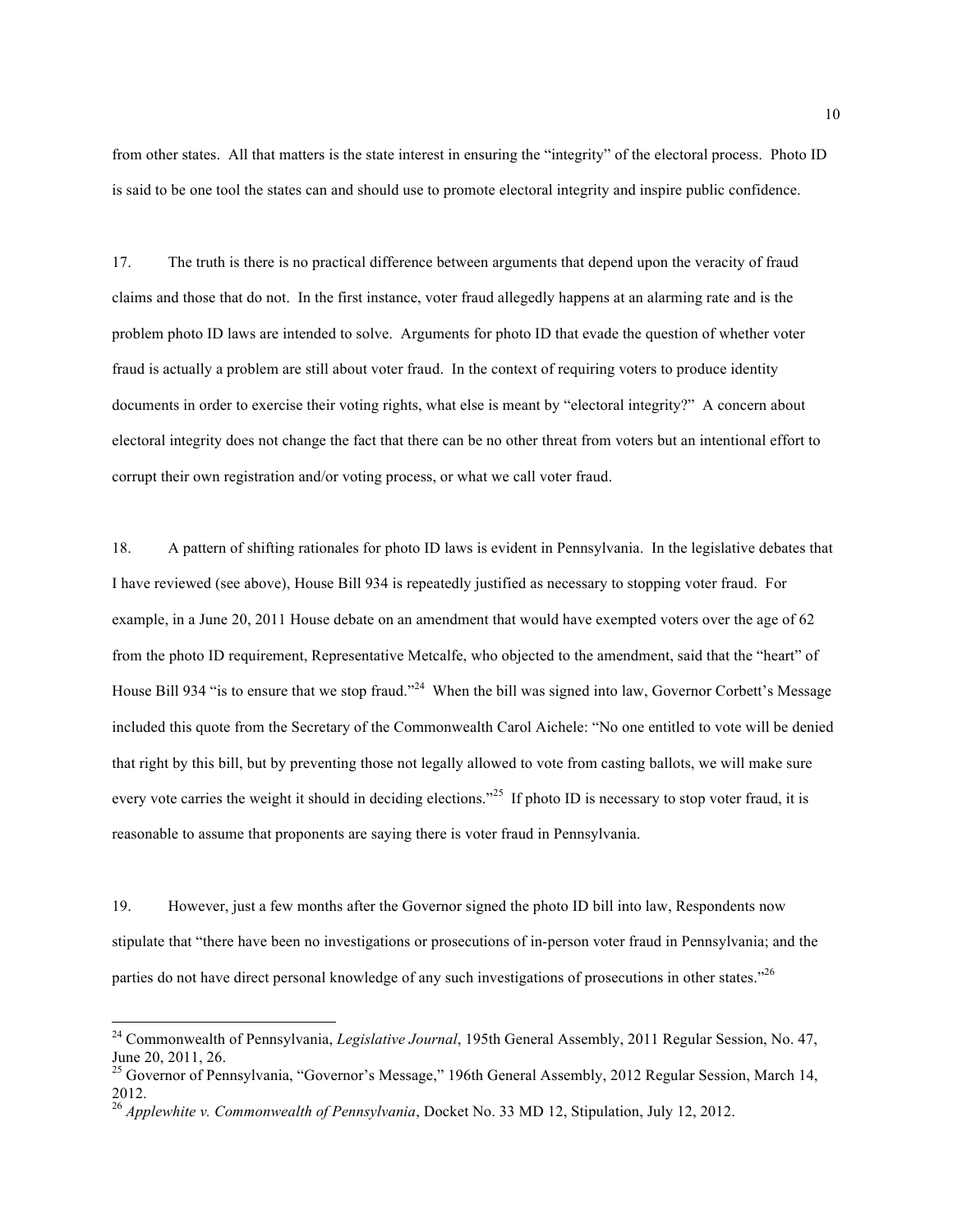Moreover, Respondents "are not aware of any incidents of in-person voter fraud in Pennsylvania and do not have direct personal knowledge of in person voter fraud elsewhere," nor do they plan to "offer any evidence in this action that in-person voter fraud has in fact occurred in Pennsylvania or elsewhere."<sup>27</sup>

20. The Stipulation between Petitioners and Respondents nicely captures the contradiction in shifting rationales for photo ID laws. "The sole rationale for the Photo ID law that will be introduced by Respondents" in this litigation is contained in their Amended Answer to Petitioners' Interrogatory I, which states that "requiring a photo ID improves the security and integrity of elections in Pennsylvania in a manner that is in keeping with the photo ID requirements of many other secure institutions and processes." On the other hand, photo ID is "a tool to detect and deter voter fraud."

21. I interpret what Respondents are saying this way: photo ID will improve the integrity of elections in Pennsylvania because it deters voter fraud, a crime Respondents have no knowledge of in Pennsylvania or elsewhere, and of so little occurrence or consequence there have been no investigations or prosecutions of it.

22. This is an example of how an unfounded concern about voter fraud nevertheless continues to serve as the underlying rationale for an integrity argument in support of photo ID laws (denials that an actual record of voter fraud is relevant, notwithstanding). In debates over photo ID, rationales that dispute the significance of a finding of no in-person voter fraud and stake their claim on a concern for electoral integrity are really nothing more than veiled voter fraud rationales. Calling the problem "electoral integrity" does not change the fact that the only threat to electoral integrity addressed by photo ID laws in in-person voter fraud.

23. Voter Fraud is Rare. There are no officially compiled national or statewide statistics reliably reporting instances of voter fraud. The lack of an accurate centralized tracking system is evidence that voter fraud is not as large a threat to elections as some claim. Using the same standard for judging voter fraud crime rates as we do for other crimes, which is to calculate the incidence of crime from law enforcement statistics on arrests, indictments and

 <sup>27</sup> *Applewhite*, Stipulation.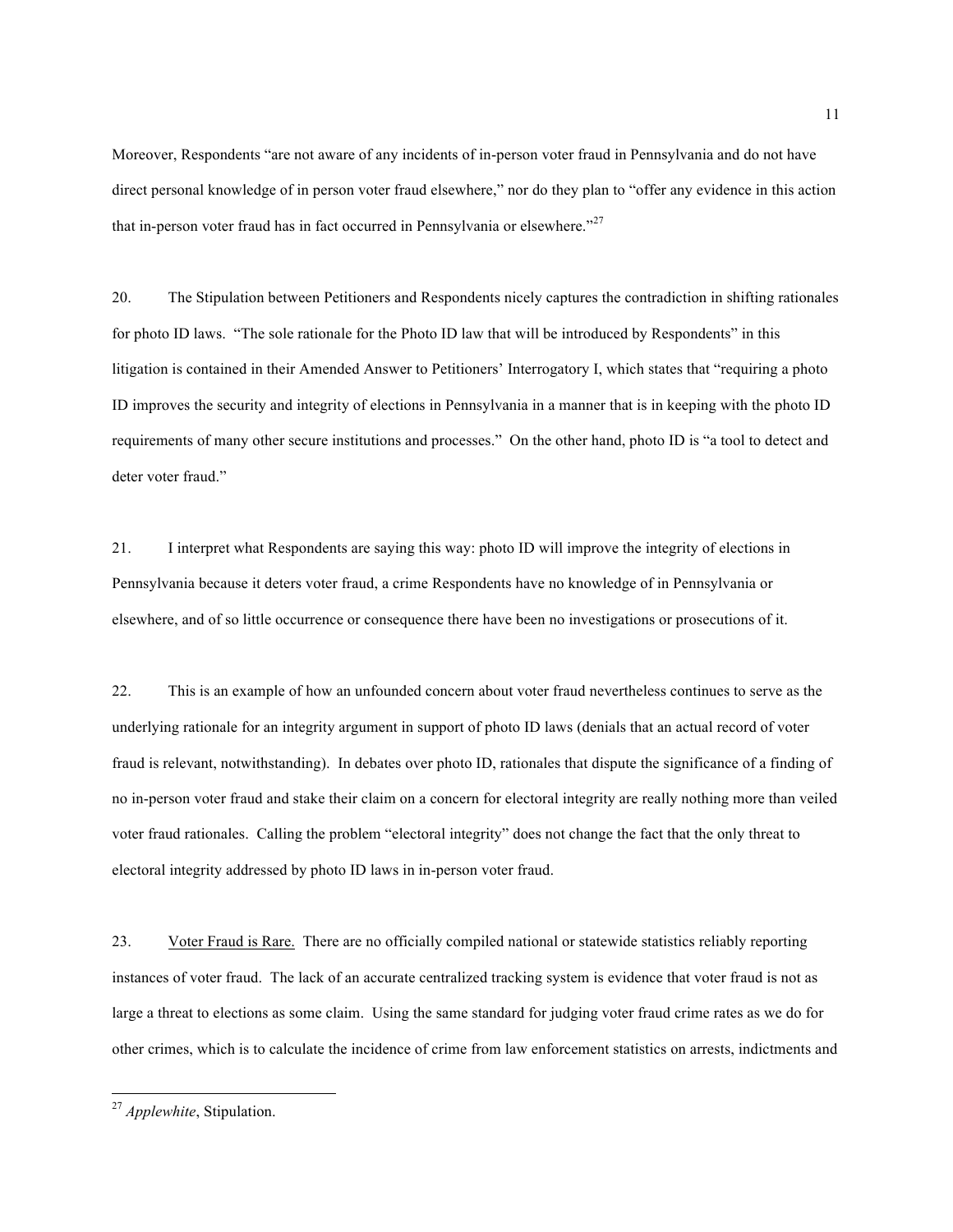convictions, we must conclude that the scant evidence of arrests, indictments or convictions for any of the practices defined as voter fraud means that little fraud is being committed relative to the millions of votes cast each year in state, local and federal elections.

24. To study and measure the contemporary incidence of voter fraud reported on *The Myth of Voter Fraud*, I used a "mixed method" research approach, which is common in the social sciences. This method includes qualitative, quantitative and archival research. I interviewed a wide range of people. These interviews included, but were not limited to: prosecutors, defense lawyers, election officials, voters, academics, and people working on voter registration drives. The basis of my quantitative research comes from a data set produced by the Administrative Office of the United States Courts that is available to researchers through the ICPSR (Inter-University Consortium for Political and Social Research).<sup>28</sup> This data set is a complete and total record of all indictments tried annually in federal courts (district and appellate, including the Supreme Court).

25. In addition, I relied on the record of federal indictments generated during the first three years of a special program at the U.S. Department of Justice. In March 2001, United States Attorney General John Ashcroft announced the Ballot Access and Voting Integrity Initiative or "BAVII," to bring together lawyers from the civil rights and criminal divisions of the Justice Department for an Election Day training and ballot security program. 29 The stated purpose was to help government attorneys recognize election fraud and voter intimidation and to provide their services to voters to receive complaints of the same. 30

26. After numerous unsuccessful attempts at locating information regarding voter fraud from the BAVII,

 $^{29}$  U.S. Department of Justice, press conference, Washington, D.C., March 7, 2001, available at http://www.justice.gov/archive/ag/speeches/2001/0307civilrightspressconf.htm. See also, Dan Eggen and David A. Vise, "Ashcroft Takes On Voting Issues; Enforcement, Monitoring of Election Laws to Be Increased," *Washington*  <sup>30</sup> In a letter to Attorney General Ashcroft, the Leadership Conference on Civil Rights ("LCCR") and about two dozen other civil rights and public interest groups voiced concern about this program, noting the "long experience of the civil rights community that overly aggressive 'voting integrity' efforts, instead of reducing fraud, tend to intimidate lawful voters and ultimately suppress voter turnout." Letter from LCCR and sign-on groups to John D. Ashcroft, October 25, 2002 (on file with author).

<sup>&</sup>lt;sup>28</sup> The ICPSR is an international consortium of about 700 academic institutions and research organizations that maintains a data archive of more than half a million files of research in the social sciences. See their website (www.icpsr.umich.edu) for more information.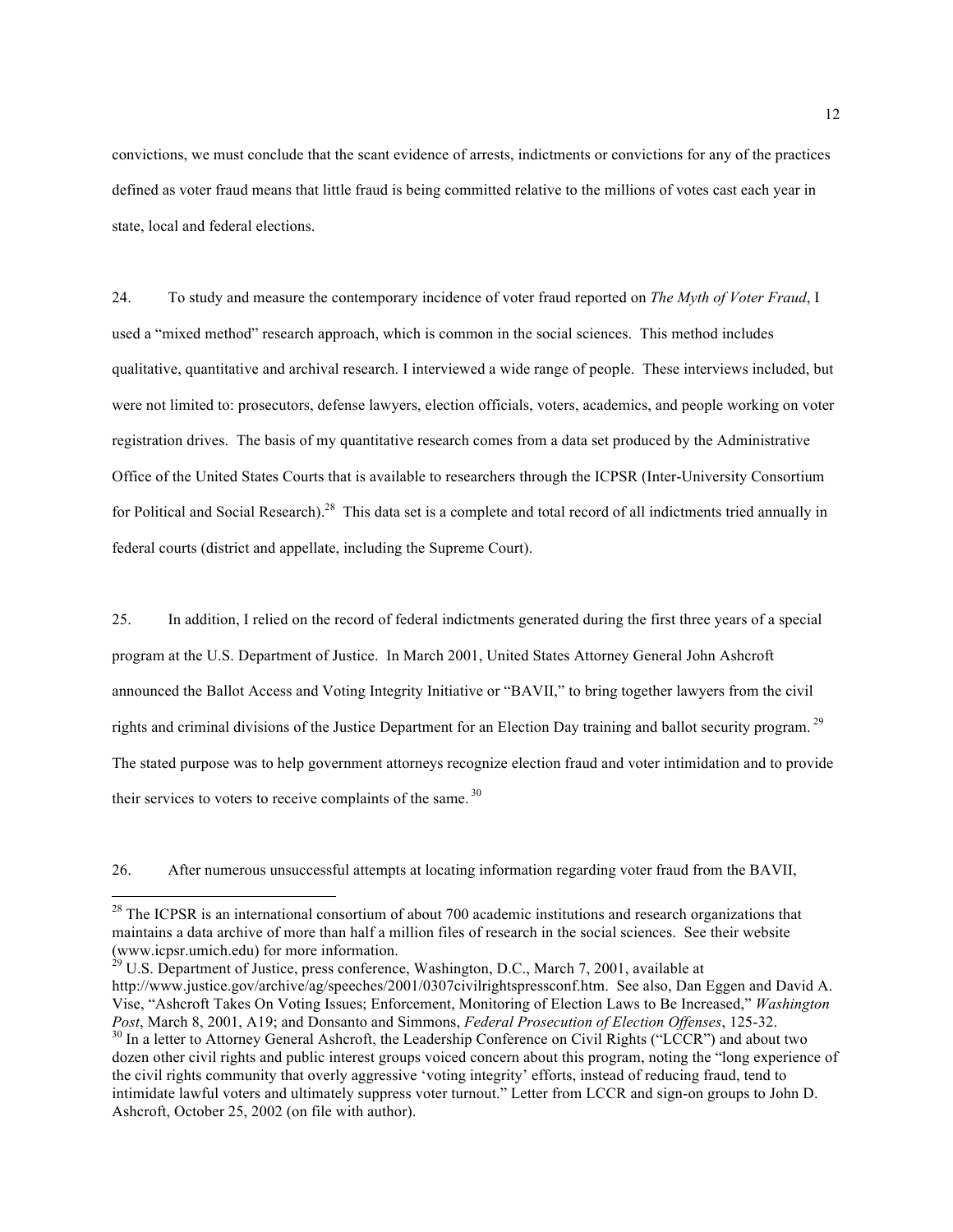including several Freedom of Information Act requests, I found a case list of indictments generated by the program in the records of a congressional hearing held in  $2006$ <sup>31</sup>. The list, which was prepared by the U.S. Department of Justice, records ninety-five indictments.<sup>32</sup> I concluded that this was a complete list of BAVII-related indictments by comparing it to Justice Department press releases. I researched every indictment on the BAVII list and concluded that only forty of the ninety-five people indicted were voters; the other fifty-five people were associated with elections in other ways, for example, serving as campaign, party or election officials. Of the forty voters indicted, twenty-six were eventually convicted or pleaded guilty to various charges of illegal registration and voting. The following table, which appears on p. 227 of *The Myth of Voter Fraud,* summarizes the BAVII record of federal election crime defendants and case outcomes by type of election crime and type of defendant, for federal fiscal years 2002 through 2005:

|                           |        | Convicted or Pleaded Guilty                                  |          |          |       |           |       |
|---------------------------|--------|--------------------------------------------------------------|----------|----------|-------|-----------|-------|
|                           |        | Government Officials, Party, Campaign<br>or Election Workers |          |          |       |           |       |
|                           |        |                                                              | Party or |          |       | Acquitted |       |
|                           |        | Government                                                   | Campaign | Election |       | or Case   |       |
| Type of election crime    | Voters | Officials                                                    | Workers  | Workers  | Total | Dismissed | Total |
| <b>Registration Fraud</b> |        |                                                              |          |          |       |           |       |
| Voting by Ineligibles     | 20     |                                                              |          |          | 20    | 10        | 30    |
| Multiple Voting           |        |                                                              |          |          |       |           | 9     |
| Vote-buying               |        |                                                              | 27       |          | 37    | 10        | 47    |
| <b>Ballot Forgery</b>     |        |                                                              |          |          |       | $\Omega$  |       |
| Civil Rights Violations   |        |                                                              |          |          |       |           |       |
| Voter Intimidation        |        |                                                              | $\theta$ |          | 2     | 0         |       |
| Total                     | 26     | 11                                                           | 30       |          | 70    | 25        | 95    |

There were only two individuals from Pennsylvania among the ninety-five people indicted, as summarized above. Allegheny sheriff's deputies Richard A. Stewart, Jr. and Frank Schiralli were charged in separate indictments with and convicted of making false declarations to the grand jury in violation of 18 U.S.C. § 1623. This is the one case (Stewart and Schiralli worked together) of "voter intimidation" prosecuted by the Bush Justice Department in the

<sup>&</sup>lt;sup>31</sup> U.S. Congress, House Committee on House Administration, "Hearing on 'You Don't Need Papers to Vote?': Non-Citizen Voting and ID Requirements in U.S. Elections," 109<sup>th</sup> Congress, 2<sup>nd</sup> Sess., June 22, 2006, 245-54.<br><sup>32</sup> See the BAVII cast list, U.S. Department of Justice, Criminal Division, Public Integrity Section, "Elect

Prosecutions and Convictions: Ballot Access and Voting Integrity Initiative, Oct. 2002 – Sept. 2005, n.d. (on file with author).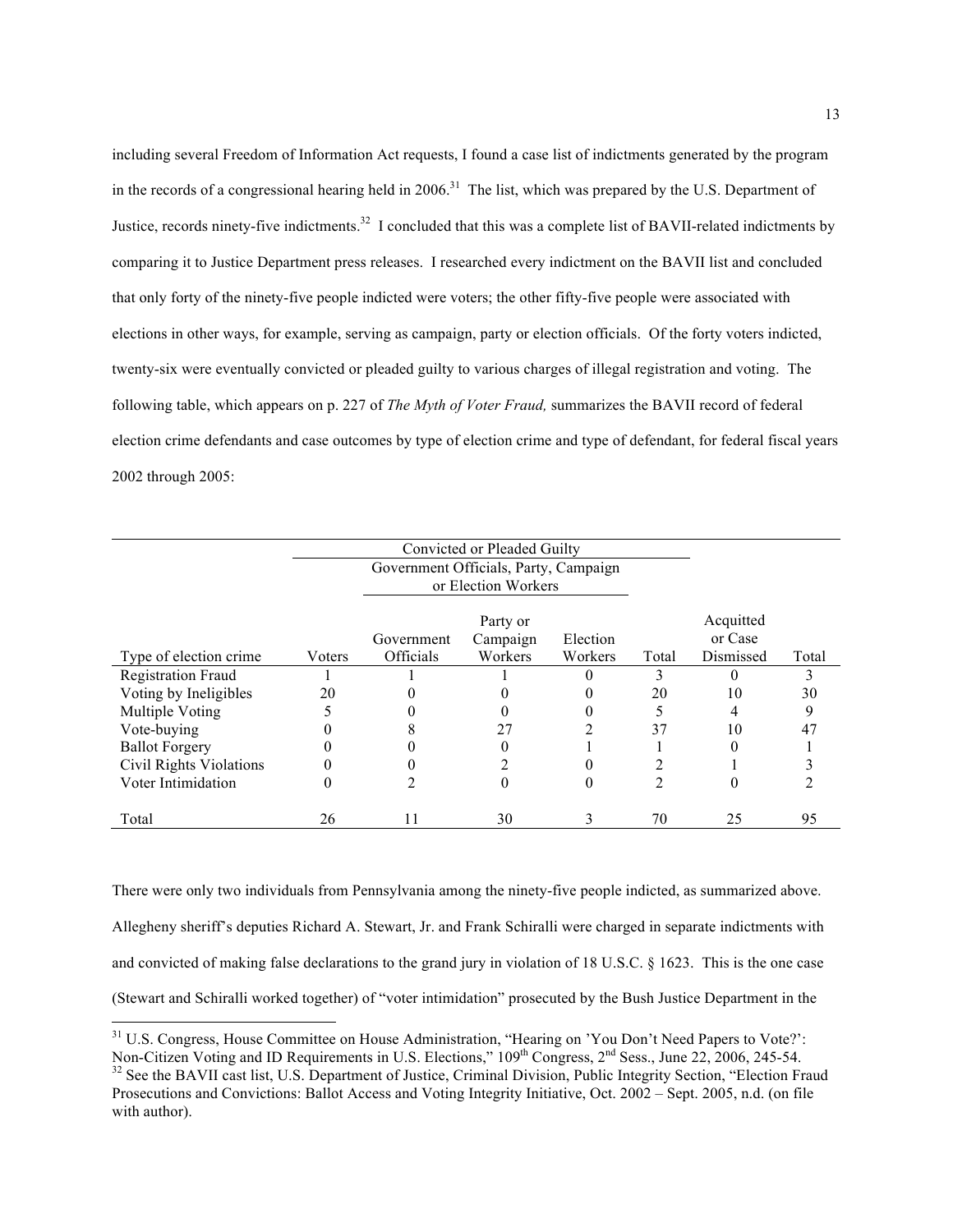first three years of the BAVII.<sup>33</sup>

27. As already noted, Respondents in this litigation have stipulated that there have been no investigations or prosecutions of in-person voter fraud in Pennsylvania, and that they are not personally aware of any incidents of inperson voter fraud in Pennsylvania. In their answer to Petitioners' Interrogatory 2, Respondents point out that the county and district boards of elections, not the Governor's or the Secretary of State's offices are responsible for the administration of elections in the Commonwealth. In other words, local election and law enforcement officials are in the best position to detect and prosecute voter fraud.

28. On this score, the available evidence suggests that local officials have detected very little voter fraud in Pennsylvania. A memorandum from Douglas E. Hill, executive director of the County Commissioners' Association of Pennsylvania to members of the House State Government Committee, dated March 18, 2011, states that "Administration of elections generally, and of polling places, is a responsibility we take seriously. Were the question of fraudulent voting an issue, we would be calling for legislation such as these proposals [House Bills 934 and 647], and perhaps other measures, to deal with the problem. But we find no evidence – substantiated by a search of case records and anecdotal information from the counties – that it is an issue. And so we believe a requirement to present ID at all elections is a solution to a problem that does not exist."

29. In an effort to poll county district attorneys on their experiences regarding allegations, investigations, and prosecutions of voter fraud, Petitioners subpoenaed all sixty-eight district attorneys in the Commonwealth. Prosecutors were asked to produce evidence sufficient to show all cases of voter fraud either prosecuted or closed over the past ten years. "Voter fraud" was broadly defined to include violations of the following sections of 25 P.S. §§ 3501 *et seq*: § 3515, § 3516, § 3517, § 3518, § 3523, § 3525, § 3527, § 3528, § 3529, § 3533, § 3534, § 3535, §

<sup>&</sup>lt;sup>33</sup> The case is unrecognizable as "voter intimidation," but that is how the Justice Department classified it. Stewart and Schiralli were convicted of lying to the grand jury about their role in a coercive fund-raising scheme, whereby they kept track of employees of the Allegheny Sheriff's Office who did not buy tickets to fund-raising events to benefit the re-election campaign of Sheriff Pete DeFazio. Those who did were rewarded with favorable work assignments and those who did not were punished. Schiralli was sentenced to twenty-six months in jail for lying to the grand jury, while Stewart, who pleaded guilty to macing non-contributors was sentenced to one year of probation. See, Paula Ward, "Ex-Sheriff Pleads Guilty to Macing: DeFazio Admits to Coercing Employees Into Contributing to His Campaign Fund," *Pittsburgh Post-Gazette*, November 22, 2006.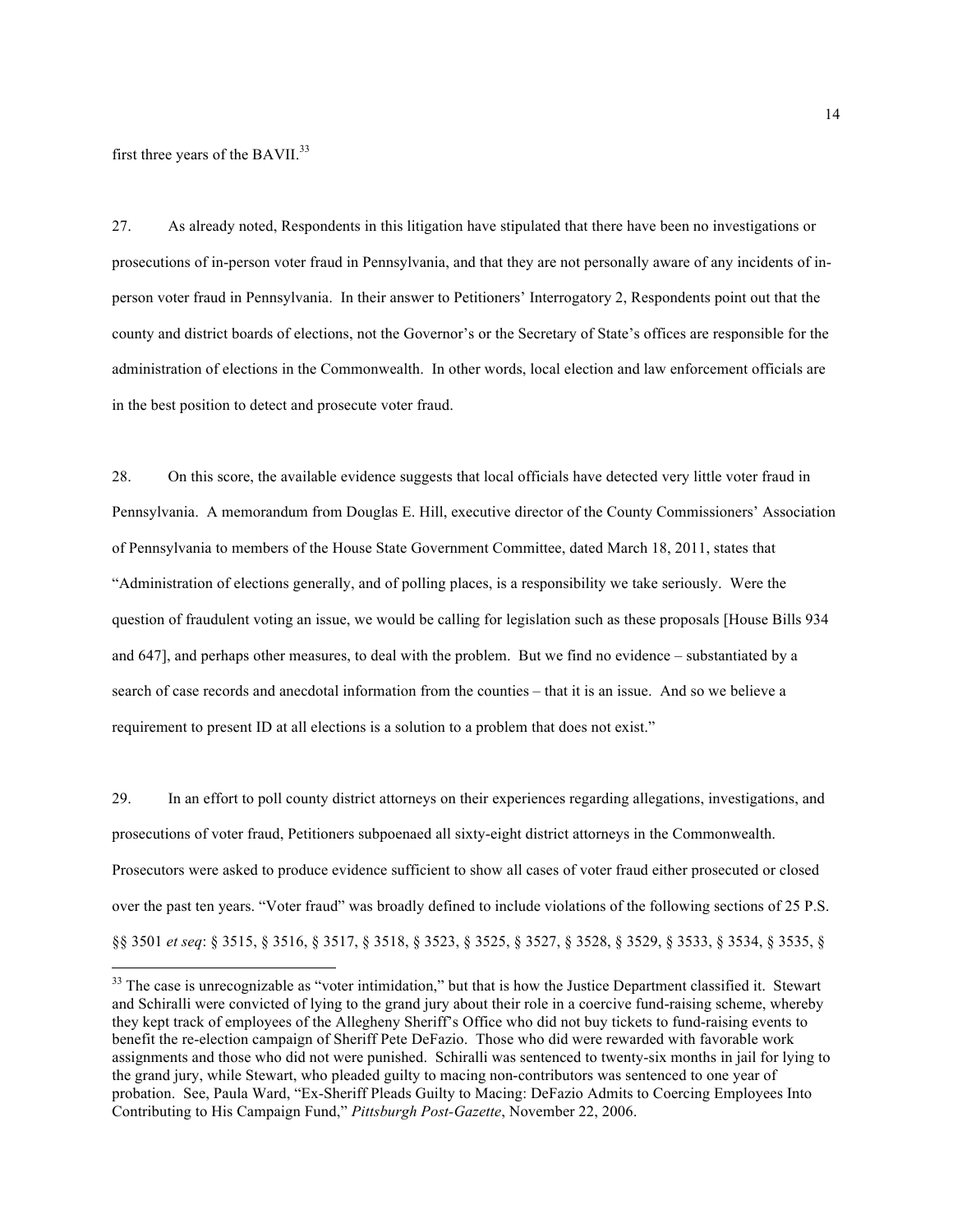3536, § 3538, § 3539, § 3547, § 3548, § 3553, and § 3554. The overwhelming response of those who had responded by July 12, 2012, was that they had no cases to report.  $34$ 

30. The record of in-person voter fraud as stipulated to by Respondents in this litigation, as well as the record attested to by the executive director of the County Commissioners' Association of Pennsylvania, and the responses from county district attorneys to Petitioners' subpoenas are all consistent with my findings regarding efforts to investigate and prosecute voter fraud undertaken by the federal government and the set of states I researched in detail for *The Myth of Voter Fraud*. In my research and as evidenced by the data provided to me by attorneys in this litigation, voters are not intentionally corrupting the voting process in Pennsylvania, there is no voter fraud.

31. Some argue that crime statistics are an invalid measure of the extent of voter fraud. Proponents of this view typically offer two reasons for this: 1) prosecutors are biased and do not pursue voter fraud cases; and 2) voter fraud as fraud escapes detection.<sup>35</sup> Neither of these arguments stand on evidence.

32. First, the federal government designed a program to find and root out voter fraud in federal elections. At the first BAVII annual conference for federal prosecutors in 2002, Attorney General Ashcroft stated that,

We have created this precedent-setting Voting Access and Integrity Initiative for two reasons: first, to enhance our ability to deter discrimination and election fraud, and second, to prosecute violators vigorously whenever and wherever these offenses occur. Our goal is work cooperatively with civil rights leaders and state and local election officials to prevent election offenses and to bring violators to justice. *Our means are a national mobilization of the resources of the Department of Justice* (emphasis added).<sup>36</sup>

 $34$  Thirty-seven of the sixty-eight offices subpoenaed responded, with thirty-one reporting no cases.<br> $35$  At least one witness called to testify in early hearings on House Bill 934, Hans von Spakovsky, made both of these assertions, though he had no reliable evidence to support his claims. See, Commonwealth of Pennsylvania, House of Representatives, State Government Committee, Hearing on House Bill 934 (Metcalfe) and House Bill 647 (Cruz), March 21, 2011. In fact, von Spakovsky, who has a long history of promoting false and misleading information about voter fraud, may be the originator of these specious arguments.

<sup>&</sup>lt;sup>36</sup> Craig C. Donsanto and Nancy L. Simmons, *Federal Prosecution of Election Offenses*, 7<sup>th</sup> ed. (Washington, D.C.: GPO, 2007), 126-7.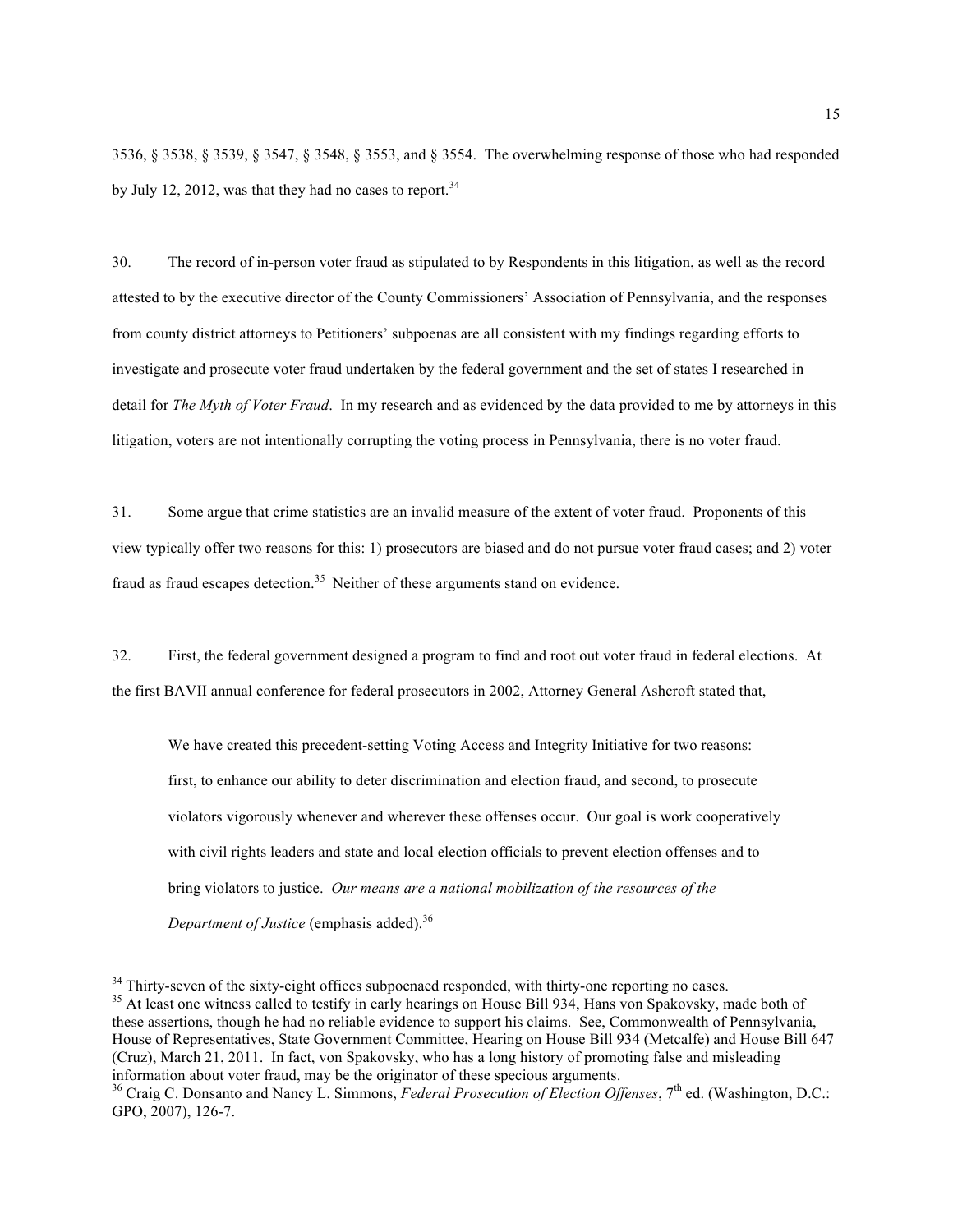As noted above, in its first three years, under vigorous prosecution by the Bush Administration, this program produced just forty indictments of voters, twenty-six of whom pleaded or were found guilty. Some 197 million votes were cast across the two election cycles of that period. The experience of this high priority federal initiative contradicts the claim that prosecutors do not prosecute voter fraud. Moreover, according to Craig Donsanto, the long-time director of the Elections Crimes branch of the Public Integrity Section in the Criminal Division of the U.S. Department of Justice, during the two terms of the George W. Bush Administration, "the investigation and prosecution of election crimes…was outranked [in official prioritizing] only by crimes involving terrorism and espionage."<sup>37</sup> And there are other examples demonstrating that prosecutors do pursue voter fraud cases, and where almost no voter fraud has been found. County district attorneys in the state of Minnesota are required by law to investigate complaints of voter fraud at risk of losing their jobs. My research into voter fraud in Minnesota between 1999 and 2005, turned up one (rather flagrant) case. $38$ 

33. Second, is voter fraud less detectable than Social Security fraud, or counterfeiting, or tax evasion, or postal or wire fraud? These forms of fraud share qualities with voter fraud. For example, Social Security fraud can involve impersonation and making false claims about eligibility; counterfeiting can involve forgery and making false claims about identify; tax evasion can involve false claims of residence; and mail fraud statutes have been used to prosecute voter fraud. In federal fiscal year 2005, there were 183,284 criminal indictments brought in the federal courts.39 Among these we find the following:

 <sup>37</sup> Craig C. Donsanto, "Corruption of the Election Process under U.S. Federal Law," in *Election Fraud: Detecting and Deterring Electoral Manipulation*, ed. R. Michael Alvarez, Thad E. Hall, and Susan D. Hyde (Washington, d.C.: Brookings Institution, 2008), 34.<br><sup>38</sup> For a description of this case, see *The Myth of Voter Fraud*, 61-6.

<sup>&</sup>lt;sup>39</sup> Federal Judicial Center, Federal Court Cases: Integrated Database, 1997, 2005 [computer file], conducted by the Federal Judicial Center, ICPSR04306, ICPSR04382, Ann Arbor, Mich.: Inter-University Consortium for Political and Social Research [producer and distributor]; author's calculations.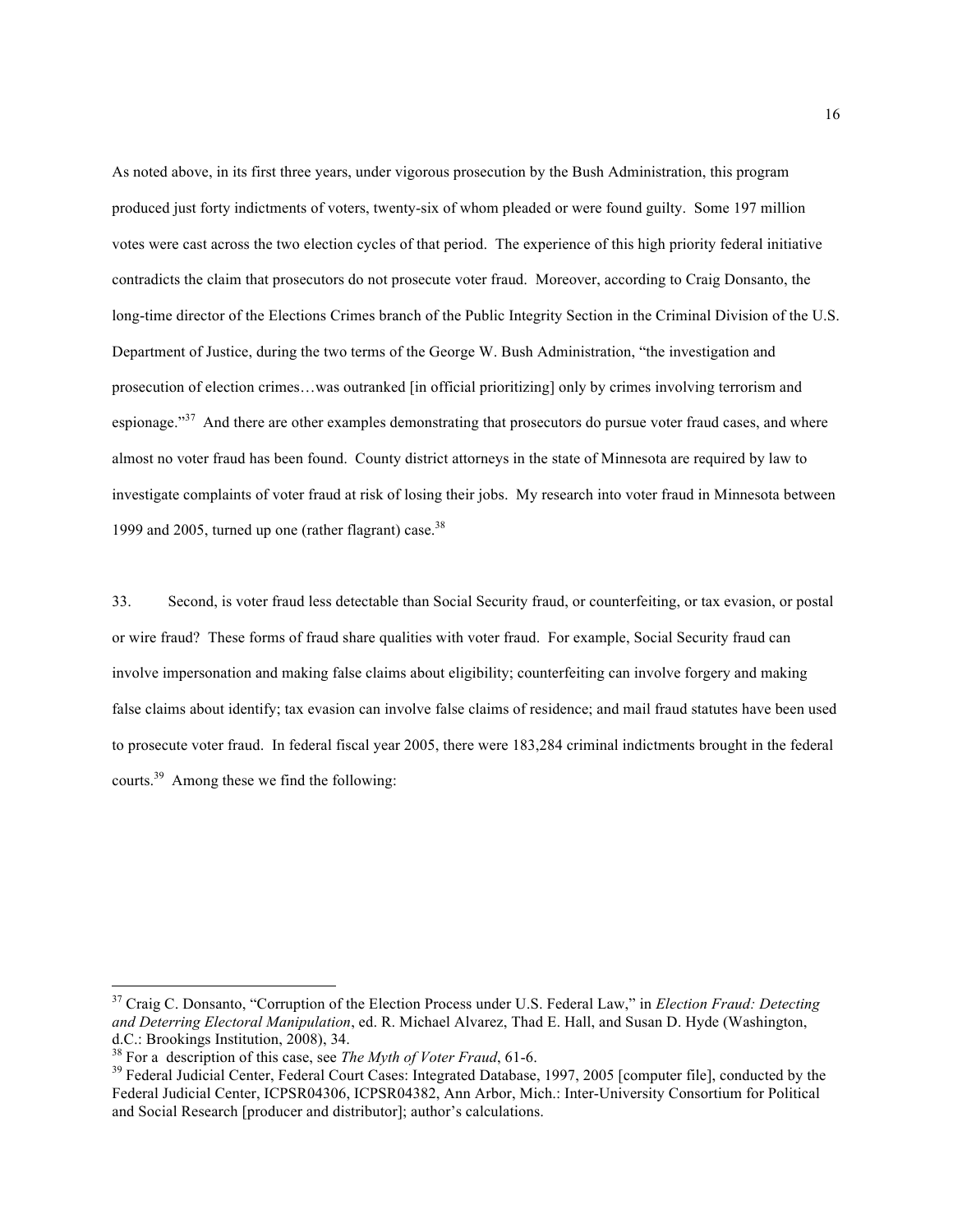| Criminal charge <sup>40</sup>           | FY2005  |
|-----------------------------------------|---------|
| Election fraud violations <sup>41</sup> | 60      |
| Other fraud violations                  |         |
| Citizenship fraud                       | 776     |
| Social Security fraud                   | 1,980   |
| False claims and statements             | 6,658   |
| Counterfeiting                          | 3,161   |
| Postal, Internet, and wire fraud        | 6,929   |
| Tax evasion                             | 781     |
| Total criminal defendants (all crimes)  | 183,284 |

34. This data suggest that the claim against a methodology relying on measures of law enforcement to assess the threat of voter fraud to the integrity of U.S. elections is of little merit, especially when we are looking for criminal acts.

35. Nationwide and in jurisdictions where close elections and recounts provide the best documented cases of the operations of election administration, the statistics of voter fraud in polling locations are also statistically zero. For example, Chelan County Superior Court Judge, the Honorable John E. Bridges, concluded that, in a hotly contested gubernatorial election involving a controversial recount, 25 ballots or .0009 percent of the total 2,812,675 ballots cast in the 2004 Washington State gubernatorial election were invalid because they were either cast in the

<sup>&</sup>lt;sup>40</sup> At least one of the top five filing charges for each defendant falls into crime category.<br><sup>41</sup> The Federal Court Cases Integrated Database (FCCID), which purports to be "the official public record of the business of the U.S. courts," does not code indictments for voter fraud. Instead, it includes a category of "election law violations," following the coding scheme of the Administrative Office of the U.S. Courts which is responsible for compiling this data. I created a category of "election fraud violations" by excluding indictments for campaign finance violations, however, I was not able to further exclude non-voters. This measure, therefore, is over-inclusive and not directly comparable to other sources of data on federal investigations and prosecutions of voter fraud cases cited in this report. On the FCCID, see Federal Judicial Center, "Description," Federal Court Cases Integrated Database, 2005, conducted by the Federal Judicial Center ICPSR04382 (Ann Arbor, Mich.: Inter-University Consortium for Political and Social Research).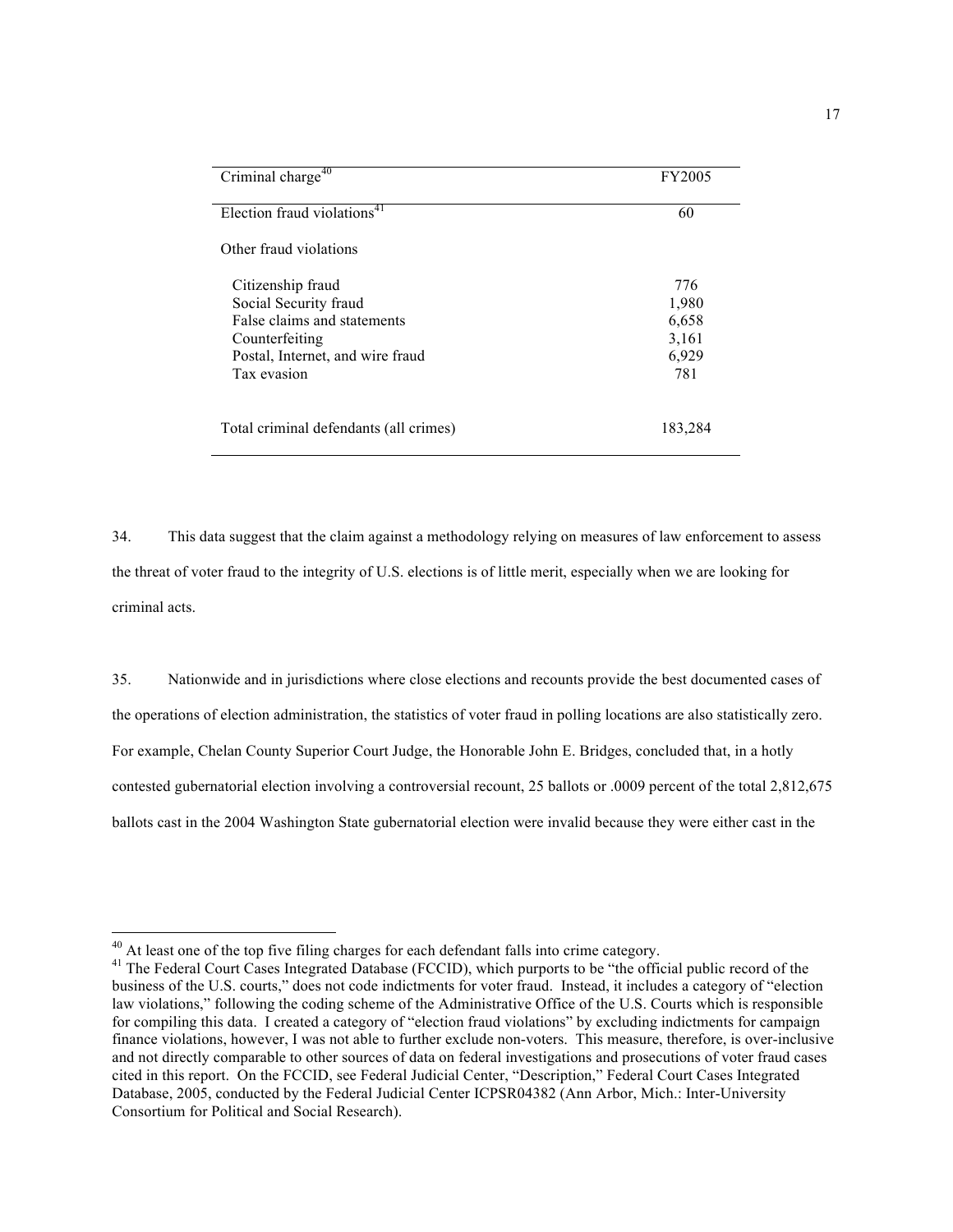names of deceased voters or were double votes.<sup>42</sup> Many of these ballots were mailed in for absentee voters, and the judge made no determination that all were fraudulently cast.

36. A review of hundreds of news reports alleging voter fraud over a recent two year period found that, with few exceptions, the allegations fell into one of the three following categories: unsubstantiated or false allegations of voter fraud made by the losers of close elections;<sup>43</sup> mischief; and claims that later turned out to be based upon cases of voter error or administrative mistakes, but not fraud.<sup>44</sup>

37. Allegations of voter fraud should be carefully scrutinized for their accuracy, as there are many examples of misleading and false information being circulated in the media and on the Internet, only to make their way into government hearings, press releases, statements to the media and judicial opinions. This is a very common problem. In *The Myth of Voter Fraud*, I recount in detail several examples of how false or misleading allegations of voter fraud are not, upon closer examination, cases of fraud at all. <sup>45</sup>

38. I will give another example taken from documents supplied to me by attorneys in this litigation. Petitioners' First Set of Interrogatories to Respondents asked, "To the extent you stated in your response to Interrogatory No. 1 that one purpose of the Photo ID Law is to prevent in-person voter fraud, state the date, location, circumstances, and identify all persons with knowledge for each incident of in-person voter fraud on which the Commonwealth bases its justification."<sup>46</sup>

<sup>&</sup>lt;sup>42</sup> "Final Judgment Dismissing Election Contest with Prejudice and Confirming Certification of Election of Christine Gregoire," *Timothy Borders, et al. v. King County et al*., Case No. 05-2-00027-3, Superior Court of the State of Washington for Chelan County, June 24, 2005.<br><sup>43</sup> For a discussion of fraud and the sore loser, see generally Michelle L. Robertson, "Election Fraud – Winning at

All Costs: Election Fraud in the Third Circuit (Marks v. Stinson)," Villanova Law Review 40, no. 3 (1995): 869-925.<br><sup>44</sup> Minnite, "The Politics of Voter Fraud," 12-13. I also reviewed hundreds of news articles cited in a r now defunct American Center for Voting Rights, which purported to be "the most comprehensive and authoritative review of the facts surrounding allegations of vote fraud, intimidation and suppression made during the 2004 presidential election." From this review I concluded that "among the more than one hundred cases cited of alleged voter fraud implicating nearly 300,000 potentially fraudulent votes in the 2004 election cycle, only about 185 votes could be confirmed as *possibly* tainted by fraud [emphasis added]." See also, Minnite, *The Myth of Vote* <sup>45</sup> See, especially, chapter 1 and former *Wall Street Journal* columnist John Fund's allegation that the people who committed terrorist acts against the United States on September 11, 2001, were registered to vote.

<sup>46</sup> *Applewhite v. Commonwealth of Pennsylvania*, Docket No. 33 MD 12, Petitioners' First Set of Interrogatories to Respondents, May 8, 2012.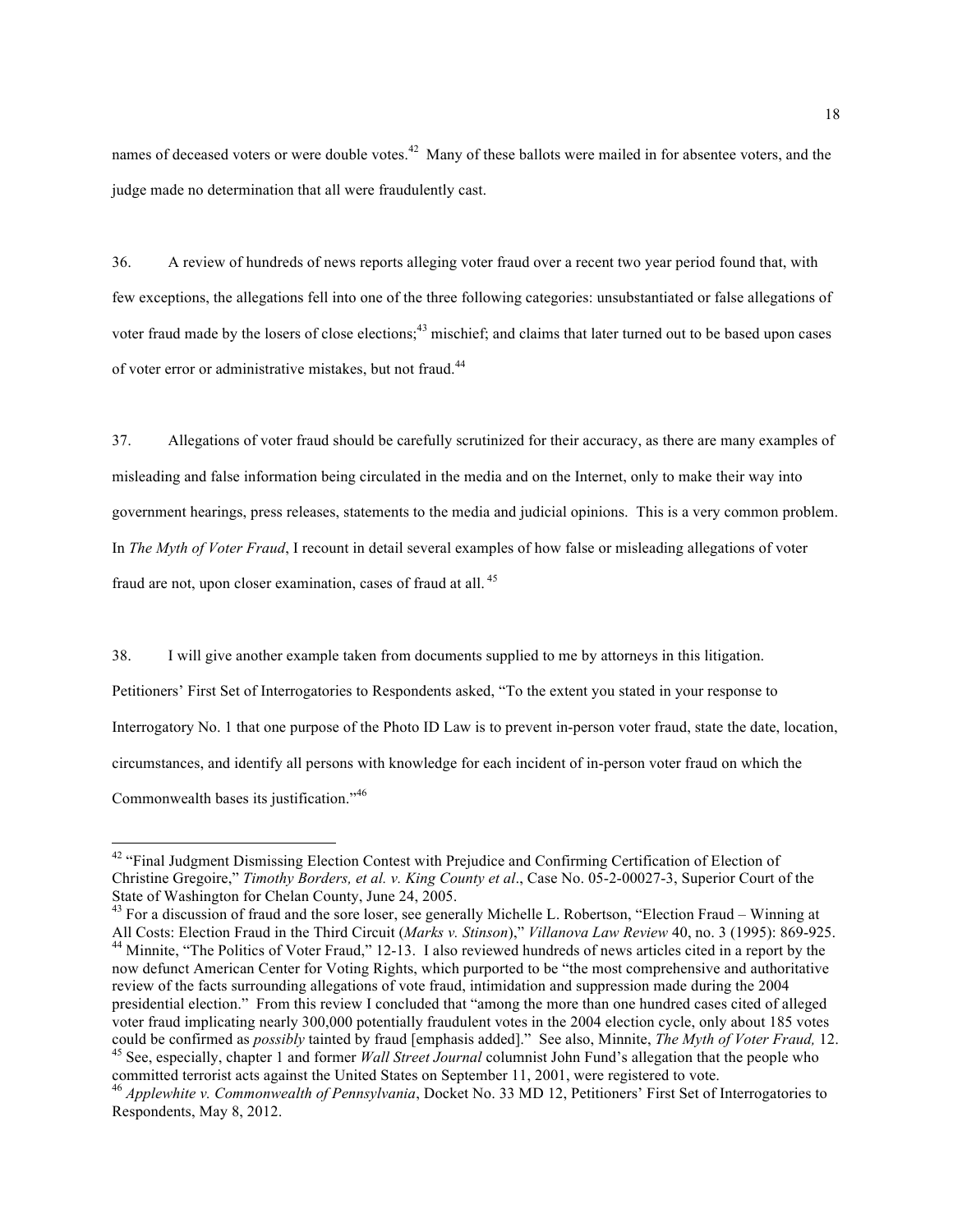## 39. Respondents replied as follows:

Respondents also are aware of the findings by Target 11 investigator Rick Earle that more than 9,000 deceased voters are still on the Allegheny County list of registered voters and more than 16 of them voted in recent elections. Respondents are aware that there are 1,017,958 registered voters in Philadelphia and approximately 1,182,655 adults of voting age. That is an 86% registration rate. According to the report to Congress by the U.S. Election Assistance Commission with regard to 2009-2010, the national percentage of the voting age population that was registered to vote in 2010 was 78.7%. The *National Review* reported in 2004 that, despite a 13% decrease in population in Philadelphia from 1995 to 2004, voter registration increased by 24% during that time period. The Philadelphia City Paper reported in 1995 about complaints that non-residents or former residents of Philadelphia have voted in Philadelphia elections. That report specifically identified a resident of Wildwood, New Jersey, attempting to vote in the1993 municipal elections in Philadelphia. The New York Times reported on November 1, 2004, that an official from the Republican Party of Pennsylvania sent out 130,000 letters congratulating newly registered voters, but 10,000 of those letters were returned, indicating that the people had died or that the address was non-existent.

On the national level, a study by the Pew Research Center discovered that 1.8 million dead Americans are registered to vote. The same study found that 2.74 million Americans are enrolled in two states while 68,725 are registered in three states. The Pew Research Center found that 24,000,000 active voter registrations in the United States are no longer valid or are significantly inaccurate. A 2000 Scripps Howard study found that numerous counties across the United States have more voters registered than the actual adult population in those counties. According to STATSIndiana, in 2007 there were 644,197 people of voting age residing in Marion County, but there were 677,401 actually registered to vote. In April 2011, election rolls in Detroit showed 560,000 registered voters in the city, but the 2010 U.S. Census had found only 523, 430 people of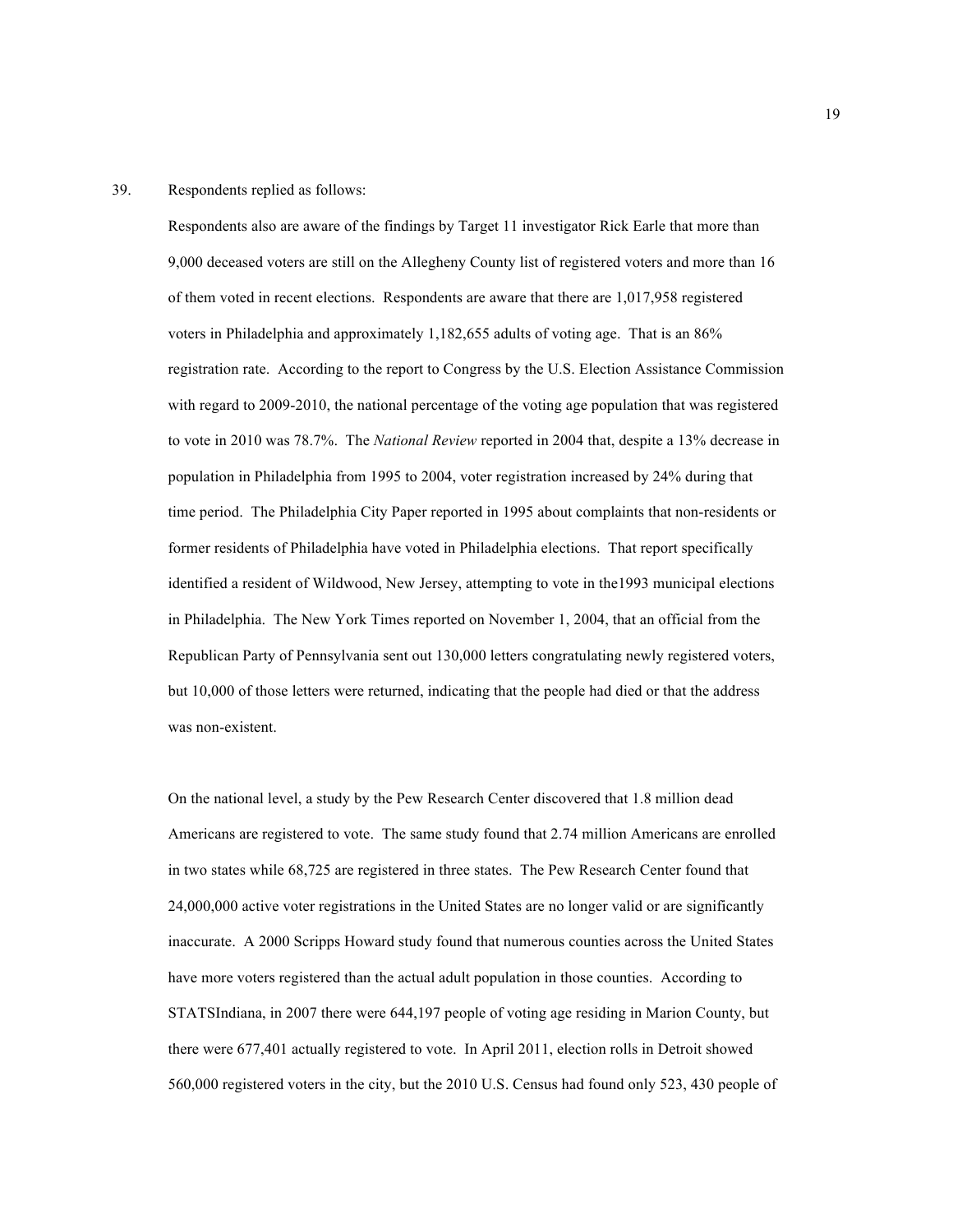legal voting age in the city.<sup>47</sup>

40. The accounts here very closely follow a list of "Voting Irregularities in Pennsylvania" prepared by the Governor's Office in response to media queries concerning statements made by the Governor that there are precincts in Pennsylvania "that have voted over 100 percent."<sup>48</sup> There are several features of Respondents' list of data points that stand out as typical of efforts to provide "evidence" of voter fraud when in fact, there is none. The first is the heterogeneous nature of the so-called evidence, none of which actually represents verifiable cases of voter fraud. The second feature is the hasty, careless nature of the compilation, with one irrelevant "fact" piled upon another, none of which are documented by sources that skeptics may review.

41. The third feature is the implication that increased voter registration activity signals fraud, when it does not. Known explanations for increases in voter registration, such as expanding voter interest and the presence of voter registration drives, are ignored.

42. The fourth similar feature is the strong implication that inaccuracies in voter registration lists are somehow evidence of fraud, when they are not. There is no evidence in general and none offered by Respondents in the documents provided to me by attorneys that voters routinely harvest the so-called "dead wood" on registration lists in order to vote more than once, or vote in the name of the dead. There are numerous examples in which lists of allegedly dead voters who cast ballots are completely erroneous. A recent investigation by the South Carolina State Election Commission of a list submitted to the Commission by the South Carolina Attorney General's office of 207 allegedly dead people who allegedly voted in the 2010 General Election found the following:

- 106 cases were the result of clerical errors by poll managers:
	- o Ninety-one cases were name recognition errors such as marking the deceased John Doe, Sr. as voting when John Doe, Jr. actually voted;

 <sup>47</sup> *Applewhite v. Commonwealth of Pennsylvania*, Docket No. 33 MD 12, Amended Answers of Respondents to Petitioners' First Set of Interrogatories, June 7, 2012.

<sup>&</sup>lt;sup>48</sup> Email communication, Owen McEvoy, Communications Specialist, Governor's Office of Press and Communications to Ronald Ruman, Press Secretary, Office of Communications and Press, Department of State, March 28, 2012.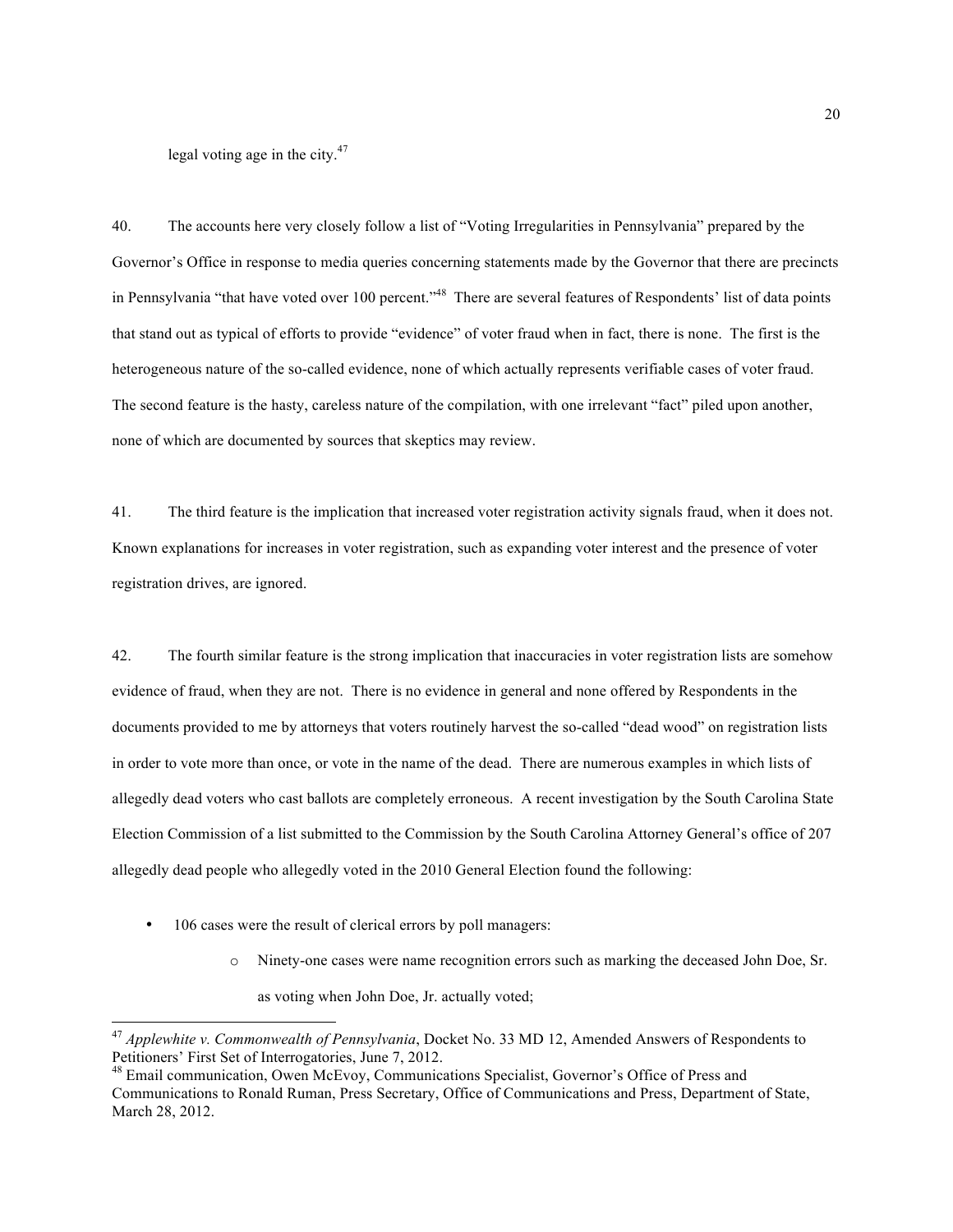- o In six cases, the poll manager apparently began marking incorrect voter, realized mistake, but did not erase the original marks;
- o In five cases, election officials marked the wrong voter as voting absentee;
- o In three cases, election officials issued the absentee application in the wrong name.
- Fifty-six cases were the result of bad data matching. In these cases, it appears the DMV used only the voter's social security number to match against the death file. The voters' names and dates of birth in these cases do not match the names and dates of birth in the death file. In these cases, there is no indication that the voter is deceased.
- Thirty-two cases were voter participation errors. Voter registration lists marked by poll managers are scanned electronically to record voter participation in each election. Stray marks on the lists and the sensitivity of the automatic scanner can lead to voters erroneously being given credit for voting in an election. In all of these cases, there is no corroborative information on voter registration lists, poll lists, or absentee applications indicating the voter actually voted.
- Three cases were the result of absentee ballots being issued to a voter, who then died before Election Day.
- Ten cases had insufficient information in the record to make a determination:
- In seven cases, the signature on the poll list could not be matched to another voter;
- In two cases, the poll list is missing making it impossible to match the signature to another person;
- In one case, the signature on the poll list seems to match a voter in another precinct but could not be.<sup>49</sup>

43. In other words, the Commission, which assigned nearly half its staff of fifteen full-time employees for four weeks to comb through archived paper files, found strong, positive evidence that the allegedly dead voters mostly were not dead. In ninety-five percent of all cases of so-called "cemetery voting" alleged in the 2010 midterm election in South Carolina, human error accounts for nearly all of what the state's highest law enforcement official had misinformed the U.S. Department of Justice was fraud.<sup>50</sup>

 $49$  Letter from Marci Andino, Executive Director, South Carolina Election Commission to The Honorable Alan Wilson, Attorney General of South Carolina, dated February 22, 2012 (on file with author).

<sup>&</sup>lt;sup>50</sup> Associated Press, "South Carolina Attorney General Informs Justice Department of Voter Fraud," *Augusta Chronicle*, January 21, 2012, accessed July 14, 2012.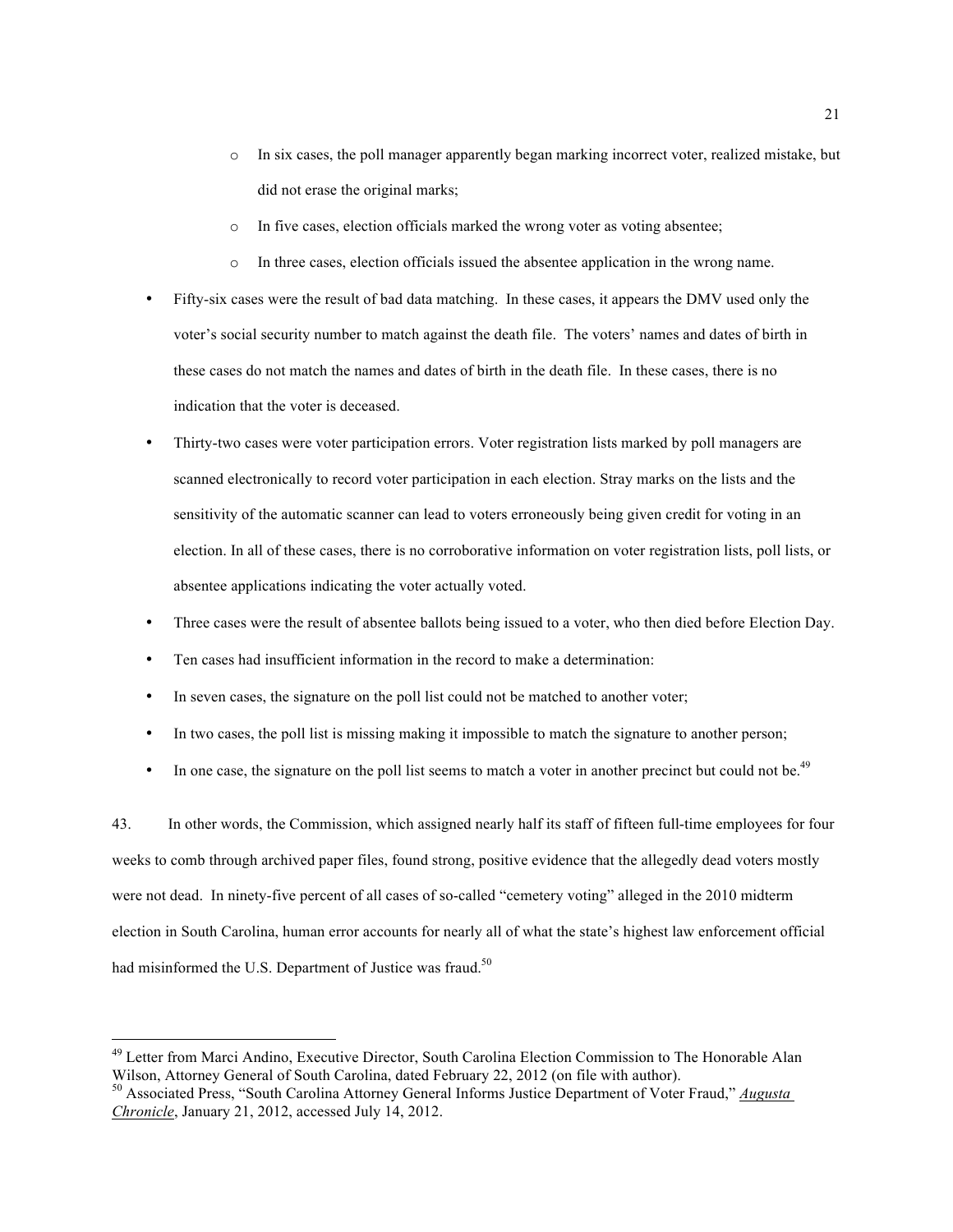44. Pennsylvania has had a similar experience with erroneous lists of dead voters who appeared to have cast ballots from the grave. According to a May 4, 2012 email to Shannon Royer, Deputy Secretary of External Affairs and Elections, from Ian Harlow, Deputy Commissioner of the Bureau of Commissions, Elections and Legislation at the Pennsylvania Department of State, there were "40 voters who were cancelled via the DOH Death Notification but who had a vote recorded AFTER the voter record was cancelled in SURE." The email included as an attachment an Excel file listing the "County," "Voter Name," "Date DOH App Rcvd" and "Voter Cancel Date" for each of these voters. Harlow was deposed by Petitioners' attorneys and asked about the list which he said was produced because Royer asked him to "run a query…to see if there were any votes cast for individuals who could have possibly died before an election." "Actually," he said, "it wasn't even to look at that. It was to look at their vote history to see if the vote history indicated that there was any activity after their death was cataloged..."<sup>51</sup> Harlow reported that Jessica Mathis, Chief of the Division of Elections, "contacted each of the counties to alert them of this situation and asked them to look into it."52 The result? Petitioners' attorney asked Harlow: "So you're not aware of any of these being instances of voter fraud?" Harlow replied, "Not that I can recall, no. It was my understanding that all of these were looked into and the circumstances surrounding each one were clerical errors."<sup>53</sup>

45. A fifth similarity between Respondents' list and other efforts by proponents of photo ID to document phantom voter fraud is the reference to partisan mailings in which some number of letters are returned as undeliverable. The Republican Party has a documented record of failing to identify actual cases of voter fraud by this method.<sup>54</sup> There are many better explanations for why mail might be returned.<sup>55</sup> "Bad addresses" could be explained by recording errors either by voters or by the clerks who keypunch voter registration applications; the high

 <sup>51</sup> *Applewhite v. Commonwealth of Pennsylvania*, Docket No. 33 MD 12, Deposition of Ian Harlow, June 28, 2012,

<sup>&</sup>lt;sup>52</sup> Harlow Deposition, 25.<br><sup>53</sup> Harlow Deposition, 26-7.<br><sup>54</sup> Litigation over a nearly thirty year period concerning the Republican National Committee's (RNC) racially discriminatory ballot security programs documented numerous instances in which the Republicans used this practice not to root out fraud but to suppress voting. See, for example, Brief on Behalf of Plaintiff Democratic National Committee in Opposition to Defendant Republic (sic) National Committee's Motion to Vacate or Modify the Consent Decree, *Democratic National Committee v. Republican National Committee*, Civil Action No: 81-3876 (D.N.J., 2009).

<sup>&</sup>lt;sup>55</sup> Justin Levitt and Andrew Allison, "A Guide to Voter Caging," Brennan Center for Justice at New York University School of Law, June 2007, http://www.brennancenter.org/page/-/d/download\_file\_49608.pdf, accessed July 15, 2012.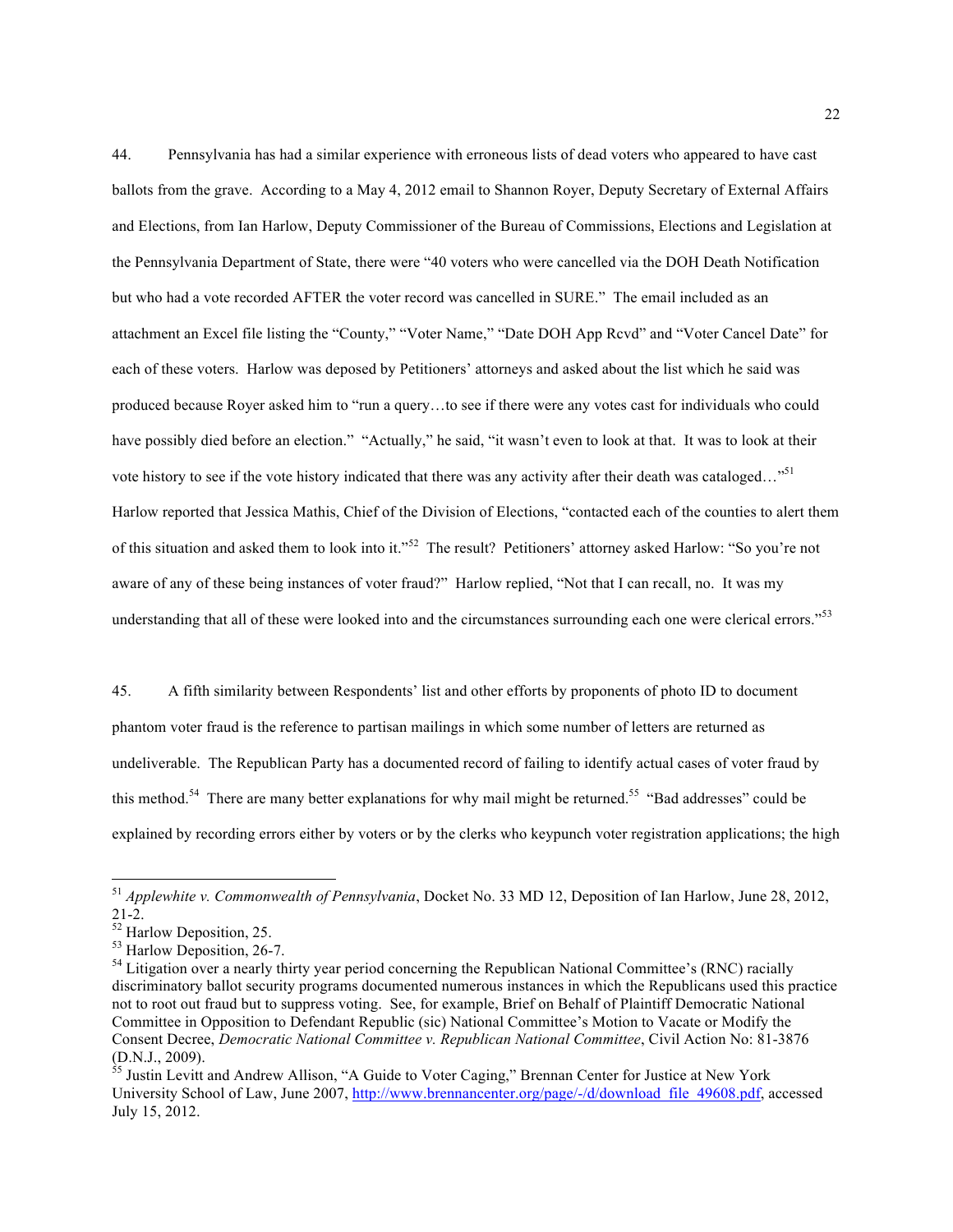mobility rates of the U.S. population might account for moves after voters are registered but before mailings are sent out. Importantly, there are known problems with address data from the U.S. Postal Service. The U.S. Census Bureau has evaluated mail delivery for purposes of improving survey non-response in the decennial census. One study of mail returned as undeliverable, labeled "Undeliverable As Addressed" or UAA mail by the Postal Service, found Census-trained canvassers were able to successfully re-deliver 16.2 percent of that mail, or 1.4 million census questionnaires where the Postal Service failed.<sup>56</sup> According to the Census evaluators, part of the problem was in the way the Postal Service inaccurately classified buildings as vacant. "Assuming that the final census status is valid, we conclude that the U.S. Postal Service correctly identifies vacant housing units about 50 percent of the time."<sup>57</sup> A second study assessed the effectiveness of efforts to contact households in urban areas where mail delivery was considered *a priori* unreliable. The report found:

There were 2,114 blocks out of 7,657 blocks with housing units in the census, or 27.6 percent of blocks, where 75 percent or less of the housing units in the block matched the Delivery Sequence File, a list of the addresses serviced by the United States Postal Service. These blocks contained 36,541 housing units out of the 238,216 housing units in the census, or 15.3 percent of the housing units in the census. Such blocks would presumably present mail delivery challenges for the United States Postal Service.<sup>58</sup>

46. Reports about trends in population and voter registration are also often quite misleading. Respondents' list of examples of voter fraud contains this item: "The *National Review* reported in 2004 that, despite a 13% decrease in population in Philadelphia from 1995 to 2004, voter registration rolls increased by 24% during that time period." There is no allegation of voter fraud here, but the implication is clear. Someone is padding the registration rolls with fictitious or fraudulent voters in order to facilitate fraudulent voting. The precise source for this information is not provided, however, it is identical to a claim made by John Fund in the first edition of his book, *Stealing Elections*, where he reports, "Philadelphia's voter rolls, for instance have jumped 24 percent since 1995 at the same time that

<sup>&</sup>lt;sup>56</sup> Felipe Kohn, "The United States Postal Service Undeliverable Rates for Census 2000 MailOut Questionnaires," Census 2000 Evaluation A.6.a, April 10, 2003, 10.

<sup>&</sup>lt;sup>57</sup> John Chesnut, "Study of the U.S. Postal Service Reasons for Undeliverability of Census 2000 Mailout Questionnaires," Final Report, Census 2000 Evaluation A.6.b, U.S. Census Bureau, September 30, 2003, iv. <sup>58</sup> Miriam Rosenthal, "Urban Update/Leave," Final Report, Census 2000 Evaluation F.11, U.S. Census Bureau,

October 3, 2002, v.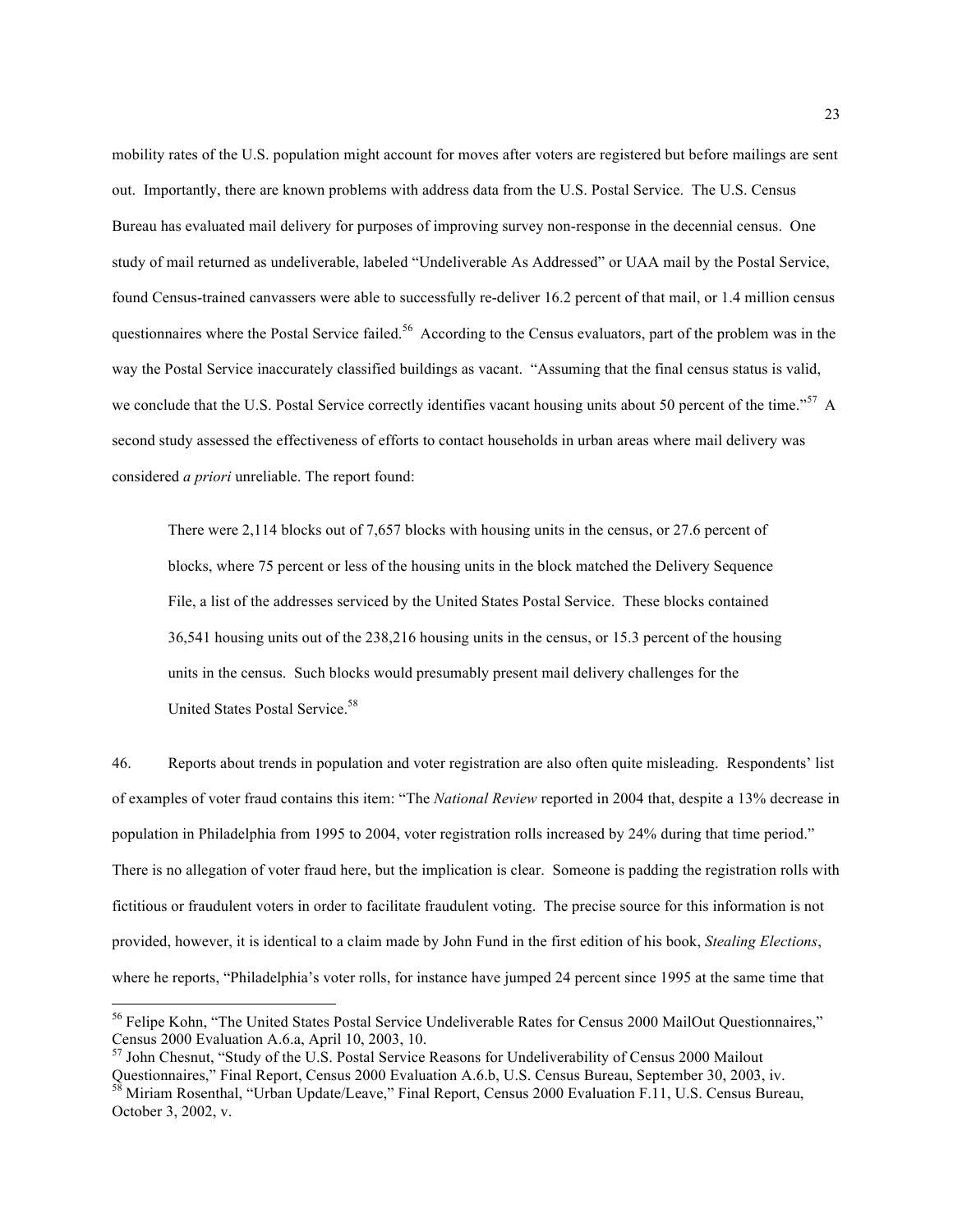the city's population has declined by 13 percent."59

47. Fund's assertions are false and misleading. There is no evidence whatsoever that fraud had anything to do with increases in the number of registered voters in Philadelphia between 1995 and 2004. Voter registration and turnout are responsive to politics. While it is true that the number of registered voters in Philadelphia increased at a time when the city continued to lose population, Fund gets the numbers wrong and by implicating fraud, ignores better explanations for these trends. Annual voter registration tallies for the City of Philadelphia compiled by the Committee of Seventy show a pattern of modest expansion between 1995 and 2000, followed by fluctuations up and down between 2000 and 2004.<sup>60</sup> In years other than a decennial census year, population data for cities is estimated by the Census Bureau from survey data that carry statistical margins of error. According to Census estimates, between 1995 and 2004, Philadelphia's population decreased modestly by about 25,000 or 1.7 percent (from 1,496,000 to 1,471,000), not 13 percent. During that same period, the total number of registered voters increased by 108,173 or about 13 percent (from 849,025 to 957,198), not 24 percent.

48. Given the different drivers and dynamics of population and registered voter gains and losses, in a big city like Philadelphia, there is no inherently suspect reason why a net gain of about 100,000 registrants over a ten year period in which the city's overall population was basically stagnant should raise red flags. The political context best explains increased voter interest and participation $^{61}$ , while the marginal decrease in population was consistent with decade's long trends in population loss (only recently reversed). For example, a racially-charged mayoral election in 1999, resulting in the victory of John Street (D) over Sam Katz (R) by just 9,447 votes (of 439,163 cast), and targeted voter registration drives in conjunction with Pennsylvania's swing state status in national elections in both 2000 and 2004, most likely account for the increase in voter registration in the city. Competitive national elections have been producing increases in the total number and percentage of registered voters in communities across the

 <sup>59</sup> John Fund, *Stealing Elections: How Voter Fraud Threatens Our Elections* (San Francisco: Encounter Books, 2004), 4. This likely is the original source for the *National Review* citation since the *National Review* excerpted Fund's book on September 13, 2004.

<sup>60</sup> Committee of Seventy, "Philadelphia Voter Registration Totals 1967-2011," accessed July 10, 2012, http://www.seventy.org/Downloads/Election\_Returns\_&\_Data/Election\_Results\_67-<br>11/Philadelphia\_Voter\_Registration\_Totals\_1967-2011.pdf.

<sup>&</sup>lt;sup>61</sup> Steven J. Rosenstone and John Mark Hansen, *Mobilization, Participation and Democracy in America*, Longman Classics in Political Science (New York: Longman, [1993] 2002).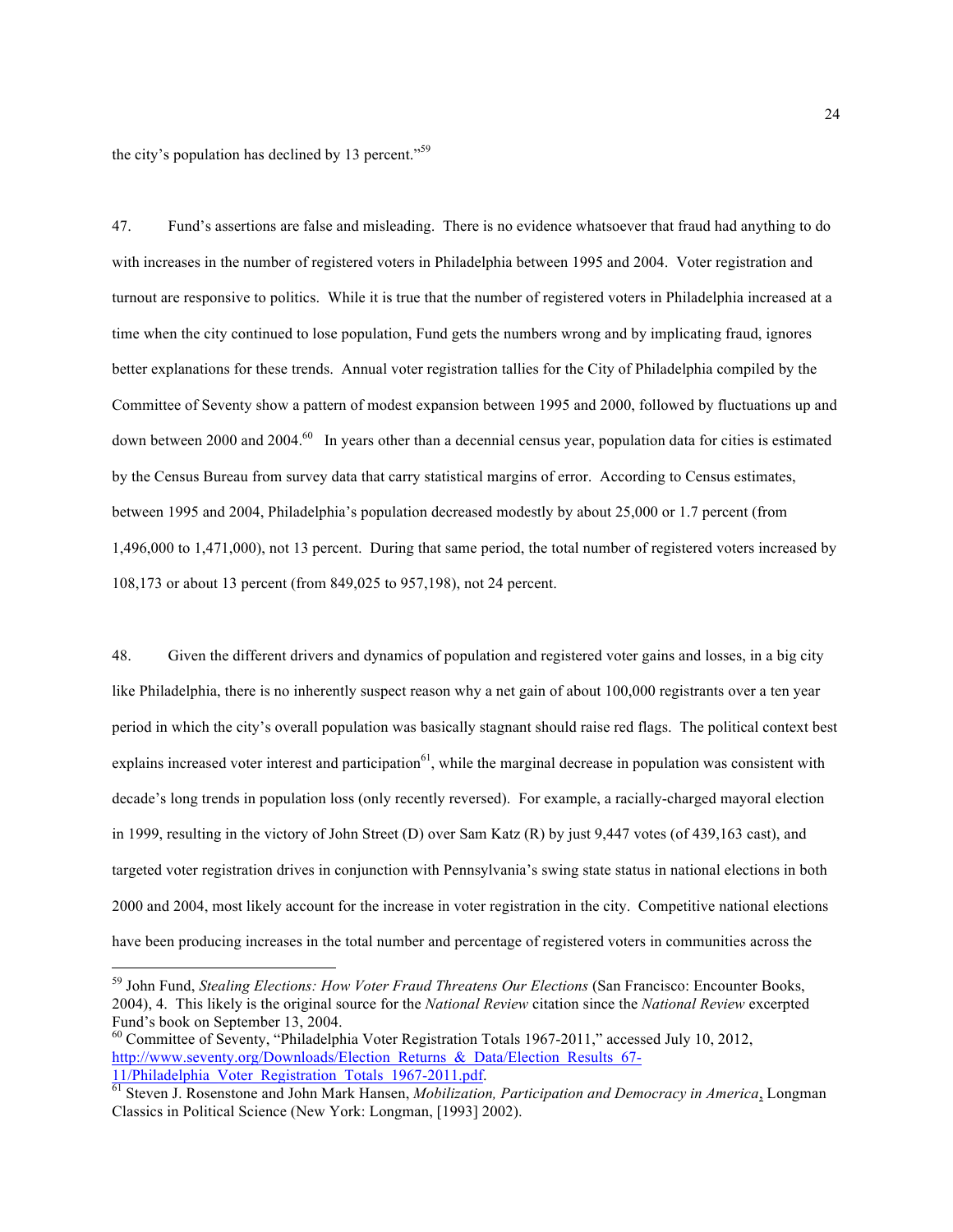country over the last several election cycles. During the 2004 campaign, Robert Tanner reporting on surging voter registration numbers for the Associated Press, quoted Bob Lee, Philadelphia's voter registrar: "We're swamped," said Lee. "It seems like everybody and their little group is out there trying to register people."<sup>62</sup> Similarly, competitive elections and voter mobilization campaigns continued through the 2008 presidential election in Pennsylvania, producing some 1.5 million new registered voters, the highest number of new registrations in memory.<sup>63</sup>

49. In sum, here we have a clear example of an erroneous report from 2004 implicating voter registration fraud that does not even reach to the question of actual voter fraud.<sup>64</sup> It appears on a list of "voting irregularities" prepared in 2012 by the Office of the Governor of Pennsylvania in response to media queries concerning the Governor's statements that there are precincts where more than a hundred percent of the eligible population have cast ballots.65 And it is repeated in this litigation in Respondents' answers to Petitioners First Set of Interrogatories, giving the idea that increases in voter registration are *prima facia* suspect of criminal behavior more authority than it deserves.

50. Why is Voter Fraud Rare? Rational choice models common to the academic study of voting behavior offer the best explanation for why there is little evidence of voter fraud, and therefore, very likely little actual fraud being committed.<sup>66</sup> Fraudulent registration and voting are criminal acts, and therefore, motivated behavior. Voting fraud is rare because voters are rational actors and given the costs to voting fraudulently, it is not in their interest to knowingly cast illegal ballots. Rational choice models sort the costs and probable benefits of voting (both estimated and perceived) into equations that model the individual decision to vote. Voting fraudulently is more

<sup>&</sup>lt;sup>62</sup> Robert Tanner, "Flood of New Voters Signing Up," Associated Press, September 28, 2004 ("New voters are flooding local election offices with paperwork, registering in significantly higher numbers than four years ago, as attention to the presidential election runs high and an array of activist groups recruit would-be voters who could prove critical come Nov. 2.")<br><sup>63</sup> Deposition of Jonathan Marks, June 29, 2012, 34-5.

 $64$  Fund asserted these sorts of inaccuracies as examples of "some of the sloppiness that makes fraud and foul-ups in election counts possible..." See Fund, *Stealing Elections*, 4.

<sup>&</sup>lt;sup>65</sup> Email from Owen P. McEvoy, Digital Communications Specialist, Governor's Office of Press and Communications to Ronald Ruman, Press Secretary, PA Department of State, Office of Communications and Press, dated March 28, 2012.

<sup>66</sup> See chapter 3 in *The Myth of Voter Fraud* for a fuller discussion of the rational choice literature on voting behavior.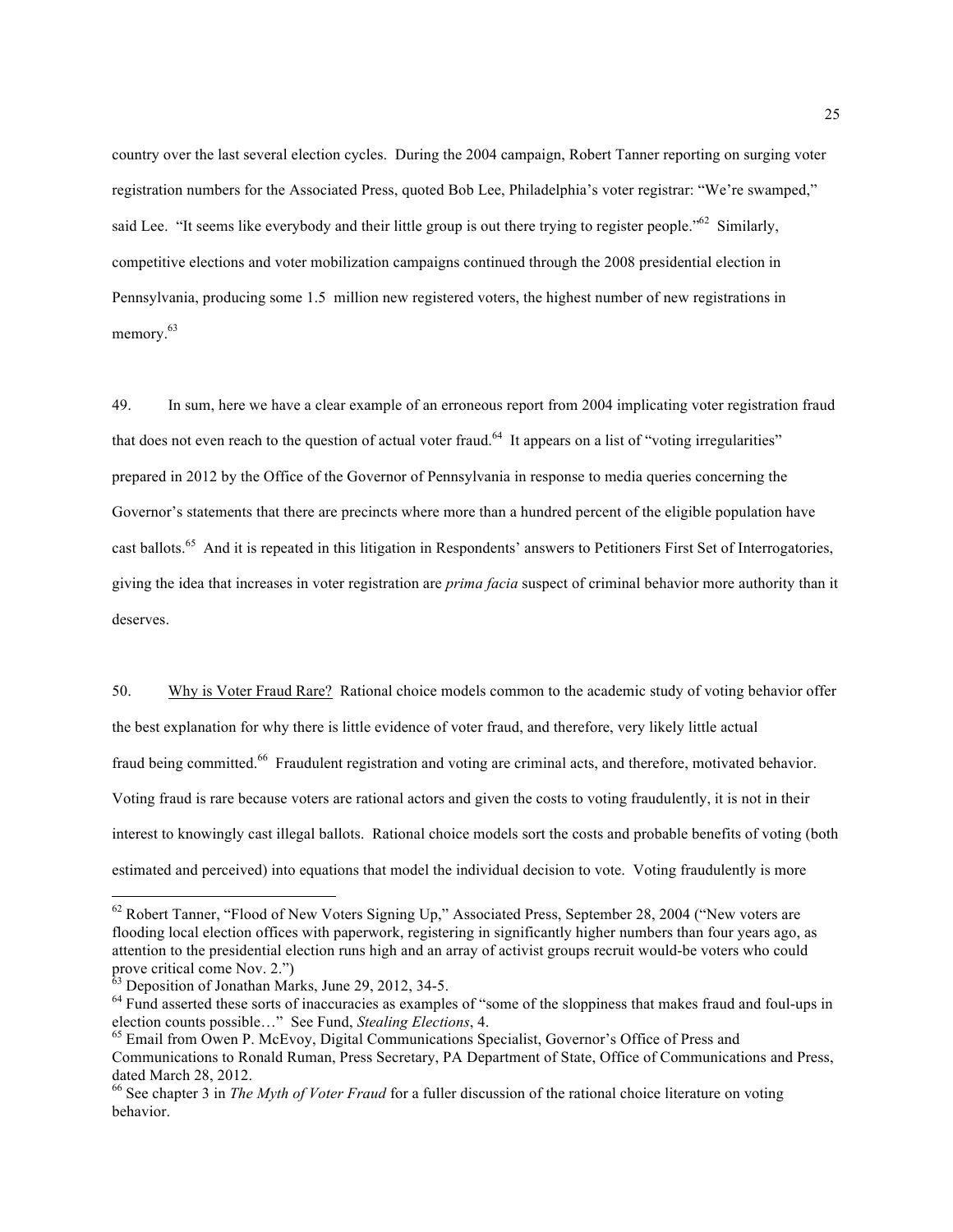costly than voting legitimately because the additional activity required to cast a fraudulent vote over and above what is required to vote legally, the risks of getting caught, and the penalties that the federal government and all state governments, including Pennsylvania's, provide in state law significantly increase the costs of doing so. While it may be true that the psychic gratification of gaming the system or contributing more than one's fair (and legal) share to the victory of one's preferred candidate could enhance the value or benefit of voting, a "calculus of voting" approach to modeling this behavior suggests it almost always will be irrational to knowingly cast an illegal vote.

51. Excluding Absentee Voters. Pennsylvania's photo ID law, like recently enacted stringent photo ID laws in other states, treats absentee voters differently than voters who cast ballots at the polls on Election Day. Pennsylvania Act 18 of 2012 permits the absentee voter to meet the ID requirement by providing a drivers license number or the last four digits of the voter's Social Security number on the absentee ballot application. Voters may provide this information to election officials over the telephone, which means that unlike those who vote in person on Election Day, absentee voters are able to cast regular (absentee) ballots without providing their identity documents in person to election officials.

52. At a recent hearing before the House Appropriations Committee, Secretary of State Carol Aichele, in response to a question about who prosecutes voter fraud in Pennsylvania, referenced a case of absentee ballot fraud in Philadelphia from the mid-1990s, and implied that the new Photo ID Law would have prevented it.<sup>67</sup> Given the facts of the case, this is incorrect. The fraud was perpetrated *on* the voters, not *by* the voters, through a conspiracy of election officials and a Democratic candidate to violate the state's absentee voting rules. The case involved a 1993 interim high-stakes election in Pennsylvania's second senatorial district between Republican Bruce Marks and Democrat William Stinson. The partisan balance in the State Senate rode on the winner. At the close of the polls, Marks led Stinson on the machine count by a very narrow margin (19,691 votes to 19,127 votes), however, absentee ballots reversed the outcome, and the Philadelphia County Commissioners, sitting as the County Board of Elections, (the "Board") certified Stinson the winner.

<sup>&</sup>lt;sup>67</sup> See Commonwealth of Pennsylvania House of Representatives, House Appropriations Committee, Public Hearing: Department of State, March 7, 2012, 21-2. The case is *Marks v. Stinson*, 19 F.3d 873 (3d Cir. 1994).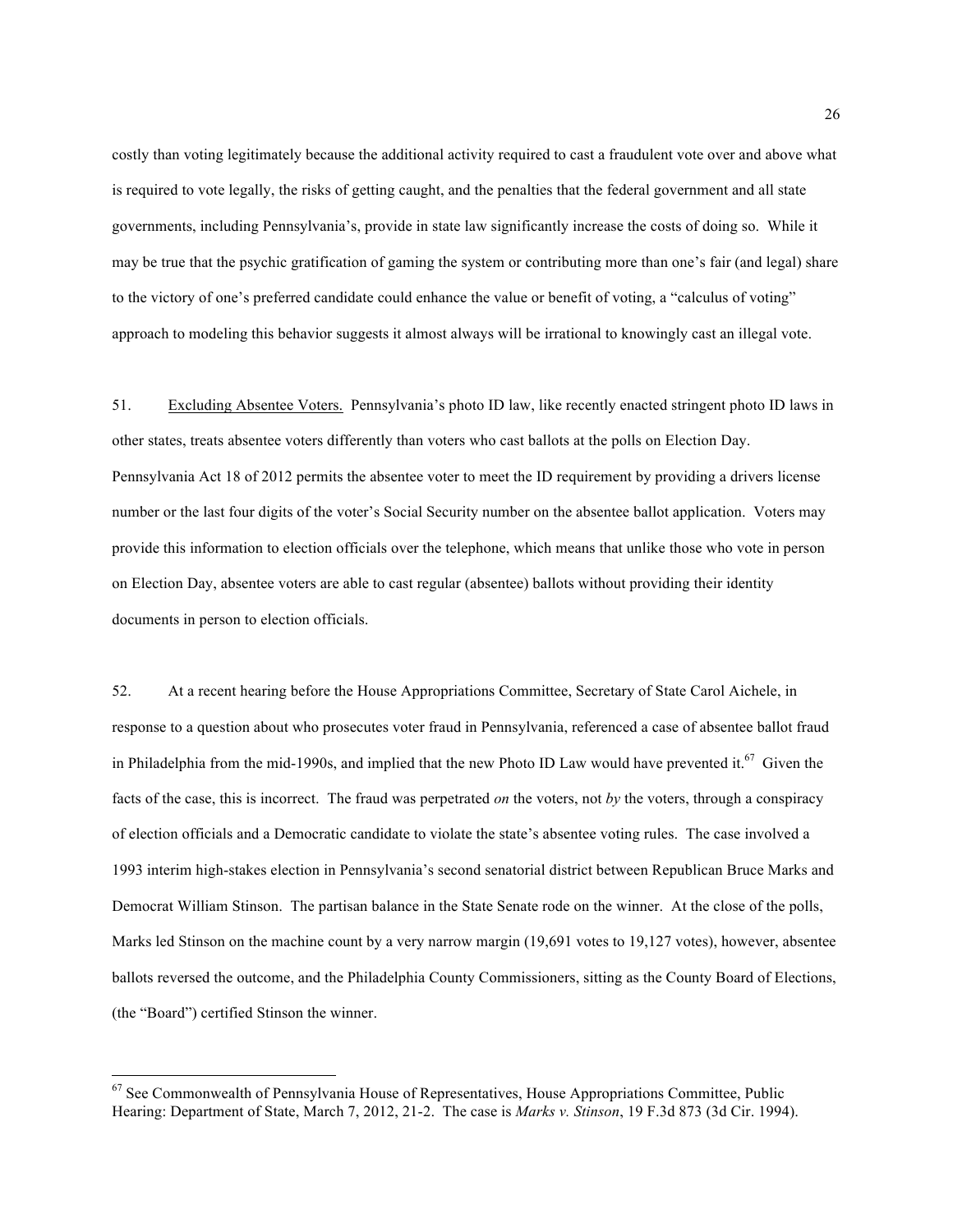53. Marks had evidence of wrongdoing by the Board and the Stinson campaign, and sued to overturn the election, eventually prevailing in federal court. According to findings of fact, about three weeks before the election, Stinson's polling data showed Marks ahead by four percentage points. Stinson ordered his campaign workers to saturate the black and Latino portions of the district with absentee ballot applications, in clear violation of Pennsylvania law.<sup>68</sup> Campaign workers knowingly deceived Latino voters, many of whom were not native English speakers, telling them that the state had created a "new way to vote," and that they could cast their ballots from home.<sup>69</sup> The campaign paid \$1 for each application collected, and sent the applications directly to Commissioner Talmadge. The chair of the City Commissioners, Marge Tartaglione, then issued ballots to the Stinson campaign directly from her home, whereupon Stinson campaign workers delivered the ballots to voters and illegally "assisted" them by coercing them to vote for Democratic candidates. The effort to aid the Stinson campaign on the part of commissioners and Board employees was covert. In some cases, campaign workers illegally marked or forged ballots. Voters were instructed not to date their ballots to conceal the fact that the campaign had solicited them well in advance of the election. Every one of these procedures violated Pennsylvania law on how absentee ballot applications and ballots are to be handled.<sup>70</sup> Because most of the illegal ballots were solicited from registered voters, a photo ID requirement would not necessarily have prevented the official conspiracy or the coercion, nor would Act 18's non-photo ID requirements for absentee voters foiled the scheme.

54. There are numerous examples of third-party conspiracies to corrupt elections that have relied on the misuse, tampering, and purchase or sale of absentee ballots. These practices are facilitated by the opportunity for third party intervention – not present when a voter casts a ballot at a polling place – that absentee voting presents.<sup>71</sup>

<sup>&</sup>lt;sup>68</sup> The election code requires that the voter apply for the absentee ballot him or herself (25 PA. CONS. STAT. ANN.

<sup>§ 3146.2(1), (</sup>e)(1)-(2) (1994).<br><sup>69</sup> Pennsylvania limits absentee eligibility to only those voters who are not physically able to proceed to the polls or unable to be present on Election Day due to work obligations or religious observance. See, Pennsylvania Department of State, VotesPA website, "Voting by Absentee Ballot,"

http://www.portal.state.pa.us/portal/server.pt?open=514&objID=1174088&parentname=ObjMgr&parentid=7&mod<br>e=2, accessed July 10, 2012.

 $\frac{1}{70}$  Robertson, "Election Fraud – Winning At All Costs."<br><sup>71</sup> For examples from various state and federal courts, see, *U.S. v. Odom*, 736 F.2d 104 (4<sup>th</sup> Cir. 1984), a case of nursing home abuse in North Carolina; *U.S. v. Olinger*, 759 F.2d 1293 (7<sup>th</sup> Cir. 1985), finding a scheme in Chicago to exploit the nursing home-bound mentally handicapped by casting ballots in their names; *U.S. v. Smith*, 231 F.3d 800 (11th Cir. 2000), another federal appeals court case did not consent to the marking of their ballots; *Womack v.*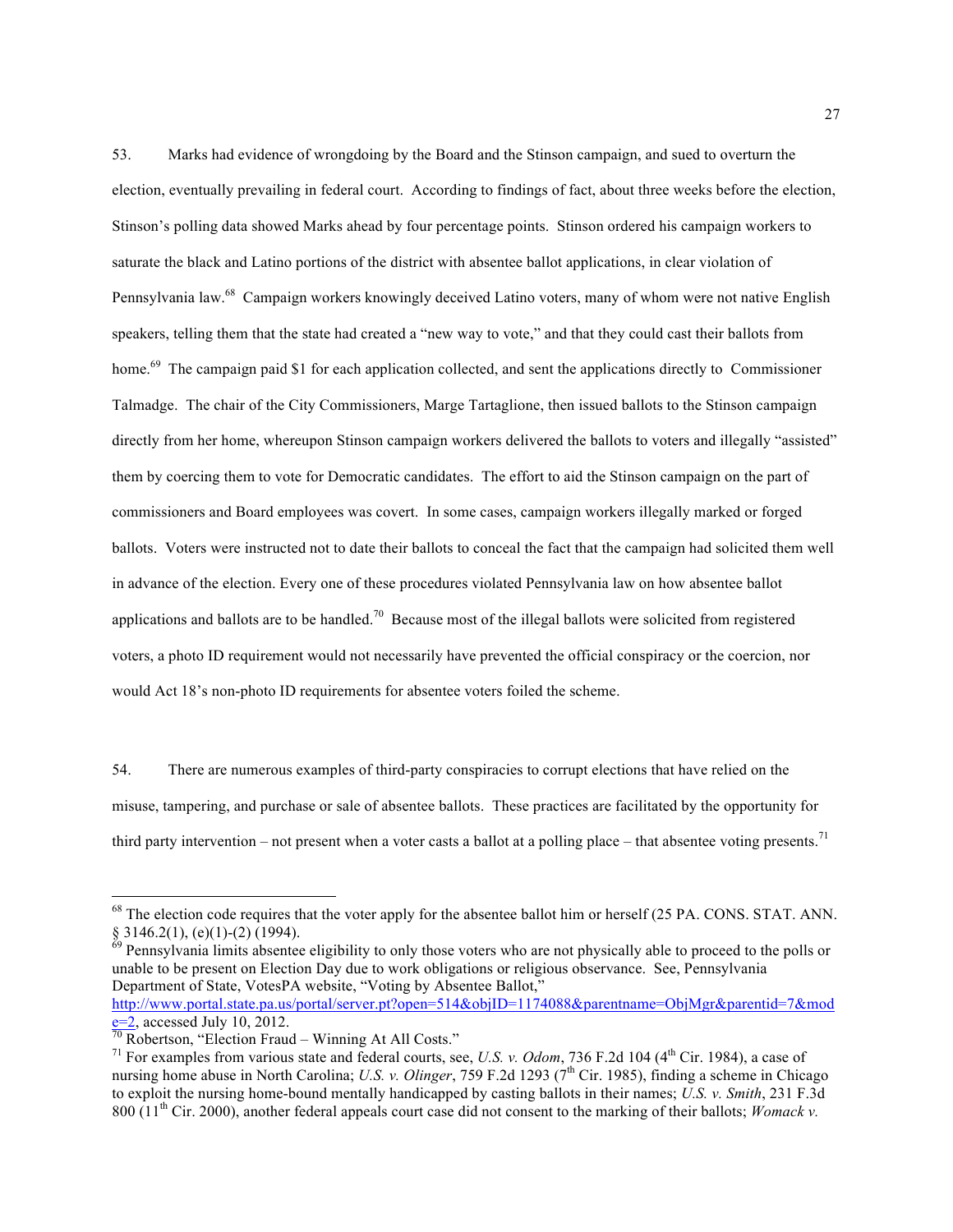55. There is very little in the legislative record that allows us to discern why most states with the most restrictive new rules exempt absentee voters from photo ID requirements. Is it not reasonable to assume that an imposter will assign a lower risk to fraudulently voting by mail? After all, to commit the crime in person, the imposter must expose him or herself to the authorities and execute the foul deed in front of their eyes. If it is less risky to attempt to vote fraudulently through the mails, why have most new voter ID laws such as Pennsylvania's exempted absentee voters from the security requirements applied to voters who cast ballots at the polling place?

56. Conclusion. The public is often misled by allegations of voter fraud which are used as an intimidation tactic to shape the electorate. This is accomplished by manipulating the rules and procedures that govern access to voting. For example, in the wake of false allegations against the community organization ACORN,<sup>72</sup> a Florida law was passed carrying stiff penalties for organizations failing to turn in voter registration applications within ten days of receiving them.73 This law, later enjoined in a preliminary injunction by a federal judge, caused the League of Women Voters to end 77 years of voter registration activity in Florida for fear that it would be unable to comply.<sup>74</sup>

 $\overline{a}$ 

*Foster*, No. 99-953 (Ark. S.Ct. 2000), citing improper assistance to elderly voters using absentee ballots in Arkansas; *Straughter v. Collins*, 819 So. 2d 1244 (Miss. 2002), a Mississippi court case overturning an election on evidence of campaign workers filling out ballots and improperly assisting elderly and disabled voters. The 1997 Miami mayoral election, the single most egregious case of election fraud in the last quarter century because of the blatant use of "ballot brokers" to buy and forge absentee ballots (see William T. McCauley, "Florida Absentee Voter Fraud: Fashioning an Appropriate Judicial Remedy," *University of Miami Law Review* 54(3): 625-64) ; *U.S. v. McCranie*, 144 F.3d 56 ( $11<sup>th</sup>$  Cir. 1998), another egregious case of absentee ballot fraud that involved two conspiracies to buy votes by opposing candidates in a 1996 Dodge City, Georgia county commission primary election, where open bidding for sale of absentee ballots took place inside the county courthouse; and *In Re: The matter of Vanessa Hill v. J.B. (Johnny) Washington*, No. CV-04-122 (Hale County, Ala. Cir. Ct., 2006), in which an Alabama circuit court judge overturned the 2004 run-off election for mayor of tiny, rural Greensboro, Alabama on a finding of 162 fraudulent absentee ballots cast in favor of the incumbent who had prevailed on the strength of his absentee vote.

 $72$  ACORN was a non-profit grassroots organization of low and moderate income families that engaged in issue and ballot initiative campaigns and voter registration drives. In *Mac Stuart v. ACORN*, plaintiff, an ex-employee of ACORN, accused the organization of failing to submit some 179 registration applications. ACORN denied, and plaintiff failed to produce evidence of this allegation. The matter was dismissed with prejudice by a federal judge, exonerating ACORN of any and all wrongdoing. See Minnite, *The Myth of Voter Fraud*, 96-99; and Joni James, "Voter Fraud Charges Collapse," *St. Petersburg Times*, December 15, 2005. 73 FLA. STAT. §§ 97.021(36), 97.0575 (2005). <sup>74</sup> *League of Women Voters of Fla. v. Cobb*, 447 F. Supp. 2d 1314, 1325, (S.D. Florida, 2006).